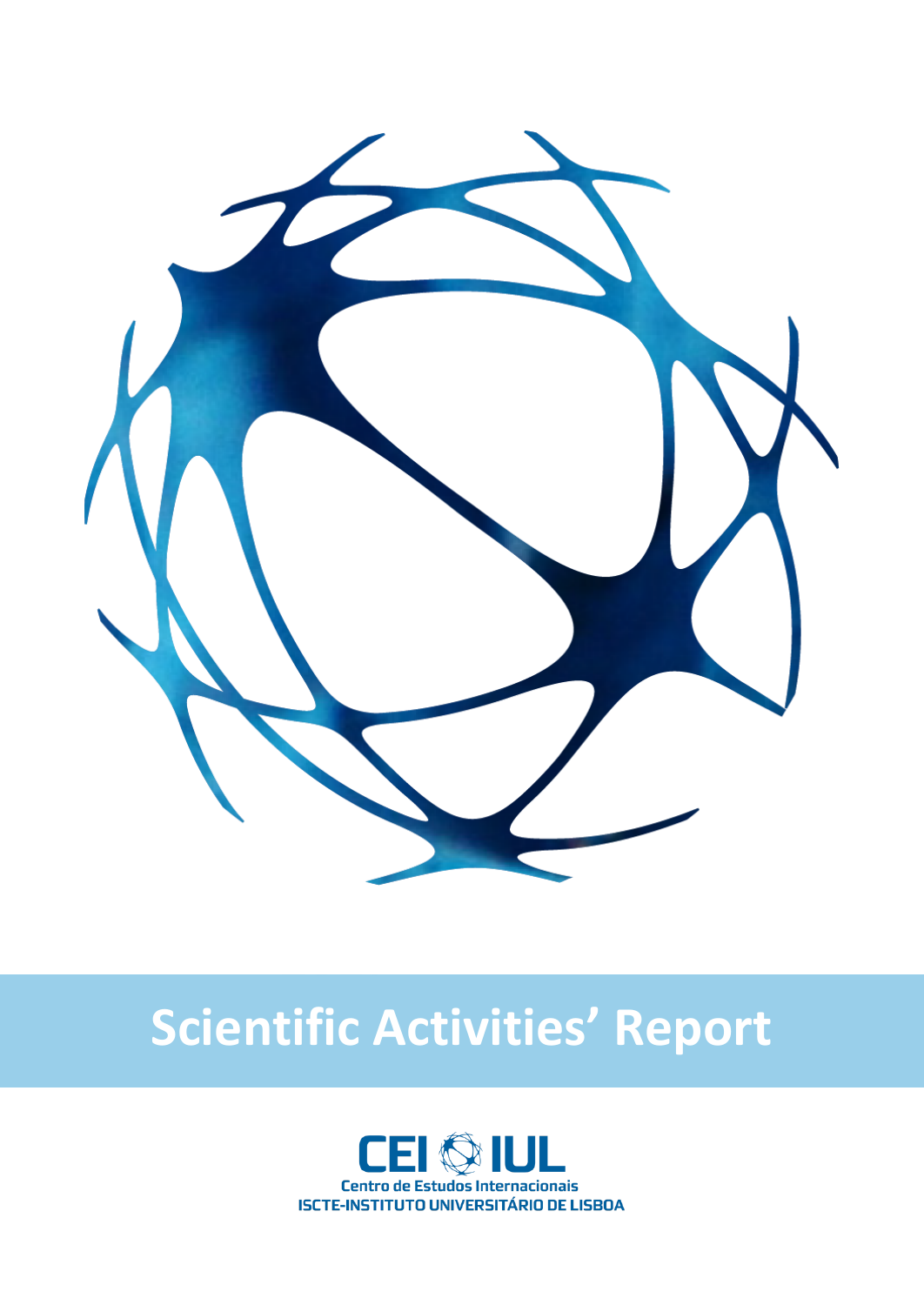# **1 Publications**

# **1.1 Peer reviewed:**

#### **1.1.1 Papers published in SCOPUS indexed journals**

- Bussotti, L. & Bussotti, P. (2017). Trends and challenges of mathematic education in Mozambique (1975-2016). Problems of Education in the 21st Century. 75 (5), 434-451
- Esteves, A. M. (2017). Radical Environmentalism and "commoning": synergies between ecosystem regeneration and social governance at Tamera Ecovillage, Portugal. Antipode. 49 (2), 357- 376
- Esteves, A. M. (2017). "Commoning" at the borderland: ecovillage development, socio-economic segregation and institutional mediation in southwestern Alentejo, Portugal. Journal of Political Ecology. 24, 968-991
- Leão, P. R., Leão, E. R. & Bhimjee, D. C. P. (2017). The 2007-2009 subprime crisis and the global public policy response. The Journal of European Economic History. 46 (2), 51-73
- Lopes da Costa, R., António, N. & Miguel, M. (2017). Internationalisation and Economic Growth: The Portuguese Case. International Journal of Learning and Change. 9 (2), 91-110
- Moriconi, M. (2017). Reframing illegalities: crime, cultural values and ideas of success (in Argentina). Crime, Law and Social Change.
- Panchapakesan, P., Rosa, A. & António, N. (2017). Antecedents and consequences of mutual trust in PPPs. Journal of Relationship Marketing. 16 (3), 163-178
- Ramos, M. & Moriconi, M. (2017). Corruption in Latin America: Stereotypes of Politicians and Their Implications for Affect and Perceived Justice. Social Psychological and Personality Science.
- Rodrigues, C. U. & Bialoborska, M. (2017). Organization and representation of informal workers in São Tomé and Príncipe: state agency and sectoral informal alternatives. African Studies Quarterly. 17 (2), 1-22
- Schultze-Kraft, M., Chinchilla, F. A. & Moriconi, M. (2017). New perspectives on crime, violence and insecurity in Latin America. Crime, Law and Social Change.
- Seabra, P. (2017). Brasil e África: Uma nova encruzilhada. Iberoamericana. 17 (66), 213-217
- Silva, S. V., António, N. & Carvalho, J. C. (2017). Analysis of the Service Dominant Logic network, authors and articles. Service Industries Journal. 37 (2), 125-152
- Tazmini, G. (2017). The Persian–Portuguese Encounter in Hormuz: Orientalism Reconsidered. Iranian Studies. 1-22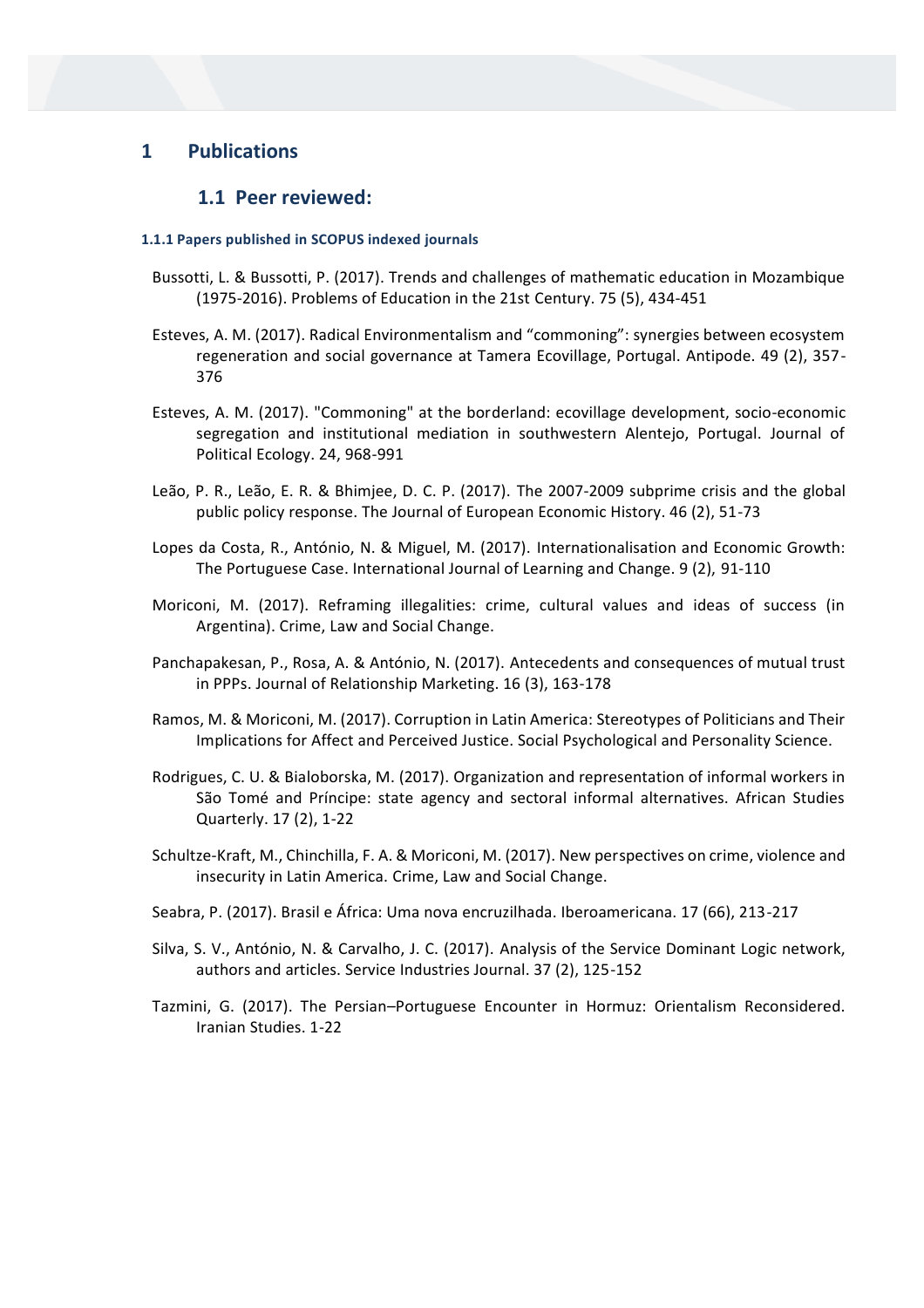#### **1.1.2 Papers published in journals indexed in other databases**

- Almeida, E. C. (2017). La Unión Africana: ¿Qué panafricanismo y qué fronteras tendrá África a finales del siglo? Revista Chilena de Relaciones Internacionales. 1 (2), 176-189
- Amaro, R. (2017). Nota Editorial A Economia Solidária E Os Comuns. Revista De Economia Solidária. 1-2
- Bussotti, L. (2017). The Italian way to intercultural education: innovation and resistance. Foro de Educación. 15 (23), 43-68
- Capela, F. (2017). Jean-Pierre Bemba Gombo vs o procurador: jogo de espelhos no TPI. Relações Internacionais. 54, 73-88
- Garrido, R. (2017). Pode o Tribunal Africano de Justiça e Direitos Humanos ser uma solução africana para problemas africanos? Relações Internacionais. 54, 55-71
- Lopes da Costa, R., António, N. & Brás-dos-Santos, J. M. (2017). As "praxis" e práticas que constituem o trabalho estratégico dos consultores: a análise do contexto português à luz do campo de pesquisa da estratégia-como-prática. Economia e Gestão. 17 (46), 4-22
- Raimundo F. A., Sá A.L. (2017) Nota introdutória, O Tribunal Penal Internacional em África. Relações Internacionais. 54, 5-8, 2017
- Seabra, P. (2017). Stretching the limits? Strengths and pitfalls of South Atlantic security regionalism. Contexto Internacional. 39 (2), 305-328
- Xavier, Ana Isabel (2017). A União Europeia, migrações e (in)segurança: estratégias, vulnerabilidades e desafios, Perspectivas Portuguese Journal of Political Science. Vol 16, pp. 35-47.

#### **1.1.3 Papers published in non-indexed journals**

- Bussotti, L. (2017). La filosofia nacque in Egitto? Le fonti storiche nell'interpretazione dell'Afrocentrismo e dei suoi critici. BABELAO: Bulletin de l'Académie Belge pour l'Etude des Langues Anciennes et Orientales. 6, 125-157
- Garrido, R. (2017). Direitos Humanos das minorias LGBTI em África: uma proposta de análise entre o universalismo e o relativismo cultural. Scientia Ivridica. 66 (345), 69-90
- Lopes da Costa, R. & António, N. (2017). O mapa global de gestão. Contributos para uma reflexão baseada nos modelos alemão e norueguês. Revista Portuguesa e Brasileira de Gestão. 16 (1), 65-81
- Xavier, Ana Isabel (2017). BREXIT: o chá das cinco serve-se em Bruxelas à mesa das negociações, in Janus 2017 – Conjuntura Internacional: a comunicação mundializada.(n.º 18). Observare – Universidade Autónoma de Lisboa. (pp. 30-31)

#### **1.1.4 Books with ISBN**

Sequeira, A. R. (2017). Malária em Moçambique: políticas, provedores de cuidados, saberes e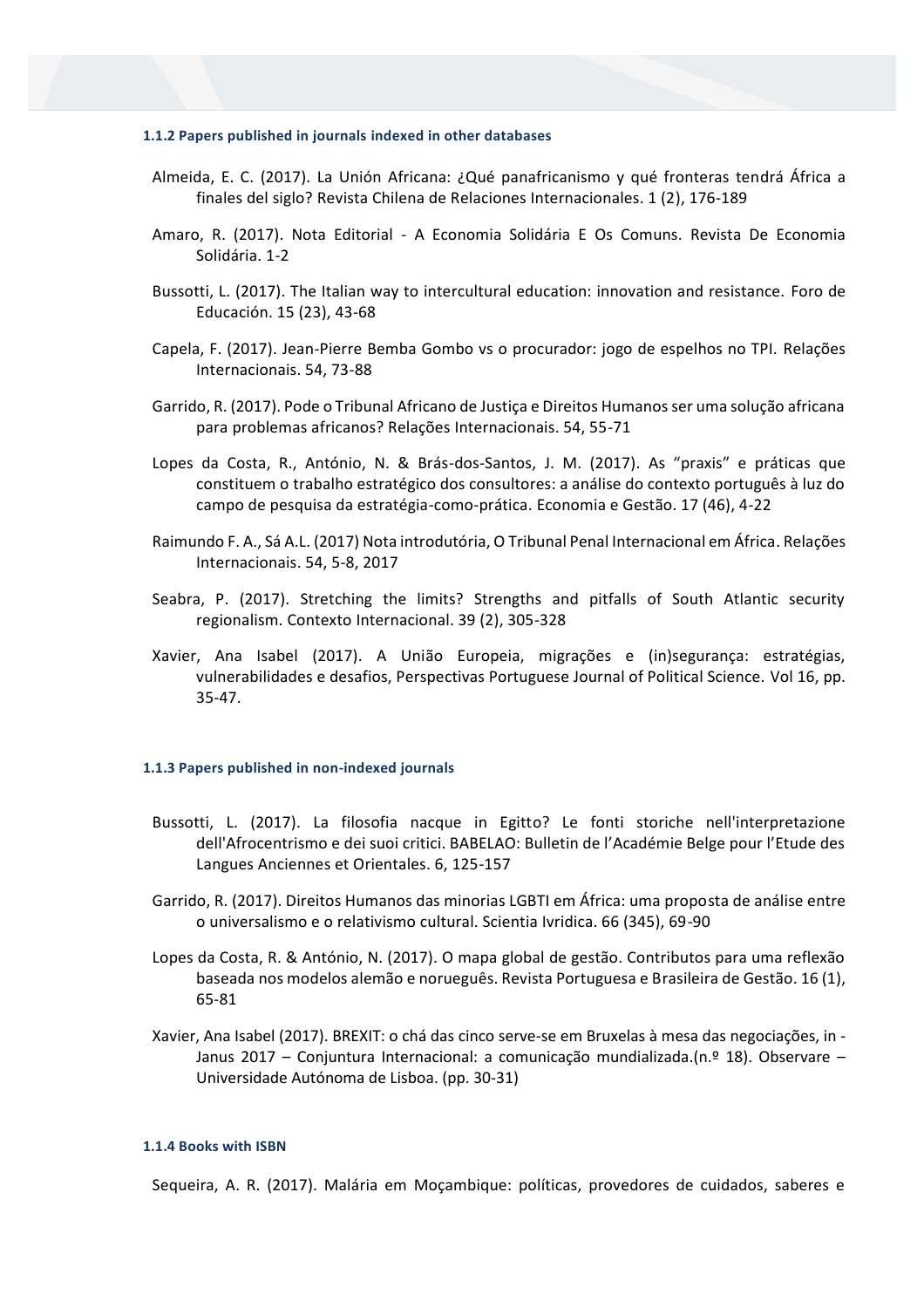práticas de gestão da doença. Lisboa. CEI-IUL.

- Ramos, J. M., Walker, I., Kaarsholm, P.(Ed.), (2017) Fluid Networks and Hegemonic Powers in the Western Indian Ocean. Lisbon: CEI-IUL.
- Ylönen, A.; Záhořík, J. (Ed.), (2017) The Horn of Africa since the 1960s: Local and International Politics Intertwined. Abingdon: Routledge.

Roque de Pinho, J. & Torii, R. (2017). Vozes de Cantanhez. Osaka. Osaka University.

#### **1.1.5 Books' Chapters**

- Daniele, G. (2017). Looking for a New Legitimacy: Internal Challenges within the Israeli Left. In Bronwyn Winter and Lucia Sorbera (Ed.), Contending Legitimacy in World Politics.: Routledge.
- Esperança, J., Amaral-Baptista, M. & Santos, M. (2017). Science4you: start-up global nascida em contexto de crise. In Nuno Crespo e Maria João Tomás (Ed.), A internacionalização da economia Portuguesa: casos de sucesso empresarial. (pp. 293-314). Lisboa: Temas e Debates - Círculo de Leitores.
- Moriconi, M. (2017). Ampliación del campo de batalla: el delito como medio, orden y necesidad. In Seguridad Pública Ciudadana en Paraguay: Enfoques, saberes, debates y prácticas. (pp. 203-218). Asunción: Universidad Nacional de Asunción.
- Ramos, M. (2017). "Sponsorshipped": Reflections on temporary female migration from the Horn of Africa to the Gulf and Lebanon. In Ian Walker, manuel João Ramos, Preben Kaarsholm (Ed.), Fluid Networks and Hegemonic Powers in the Western Indian Ocean. (pp. 81-101). Lisbon: CEI-IUL.
- Ramos, M., Ian Walker & Preben Kaarsholm (2017). Introduction to Fluid Networks and Hegemonic Powers in the Western Indian Ocean. In Manuel João Ramos, Ian Walker, Preben Kaarsholm (Ed.), Fluid Networks and Hegemonic Powers in the Western Indian Ocean. (pp. 11-17). Lisbon: CEI-IUL.
- Reis, Bruno Cardoso (2017). Intelligence-Centric Counterinsurgency as Late Colonial Policing: comparing Portugal with Britain and France. In Colonial Policing and the Transnational Legacy: The Global Dynamics of Policing Across the Lusophone Community. London: Routledge.
- Reis, Bruno Cardoso & Jacques Frémeaux (2017). French Counterinsurgency in the era of the Algerian Wars. In Insurgencies and Counterinsurgencies: National Styles and Strategic Cultures. Cambridge: Cambridge University Press.
- Schiefer, U. (2017). Refugee camps the last refuge for people driven from their ancestors' land? In Joelma Almeida (Ed.), Pontes Queimadas – Futuros Incertos. Lisbon: Periploi.
- Xavier, Ana Isabel (2017). A Política Comum de Segurança e Defesa. In Brandão, Ana Paula; Camisão, Isabel; Pereira Coutinho, Francisco e Covelo de Abreu, Joana (eds), Enciclopédia da União Europeia (pp. 291-294). Editora Petrony.
- Xavier, Ana Isabel (2017). A Política Externa e de segurança comum. In Brandão, Ana Paula; Camisão, Isabel; Pereira Coutinho, Francisco e Covelo de Abreu, Joana (eds), Enciclopédia da União Europeia (pp. 297-299). Editora Petrony.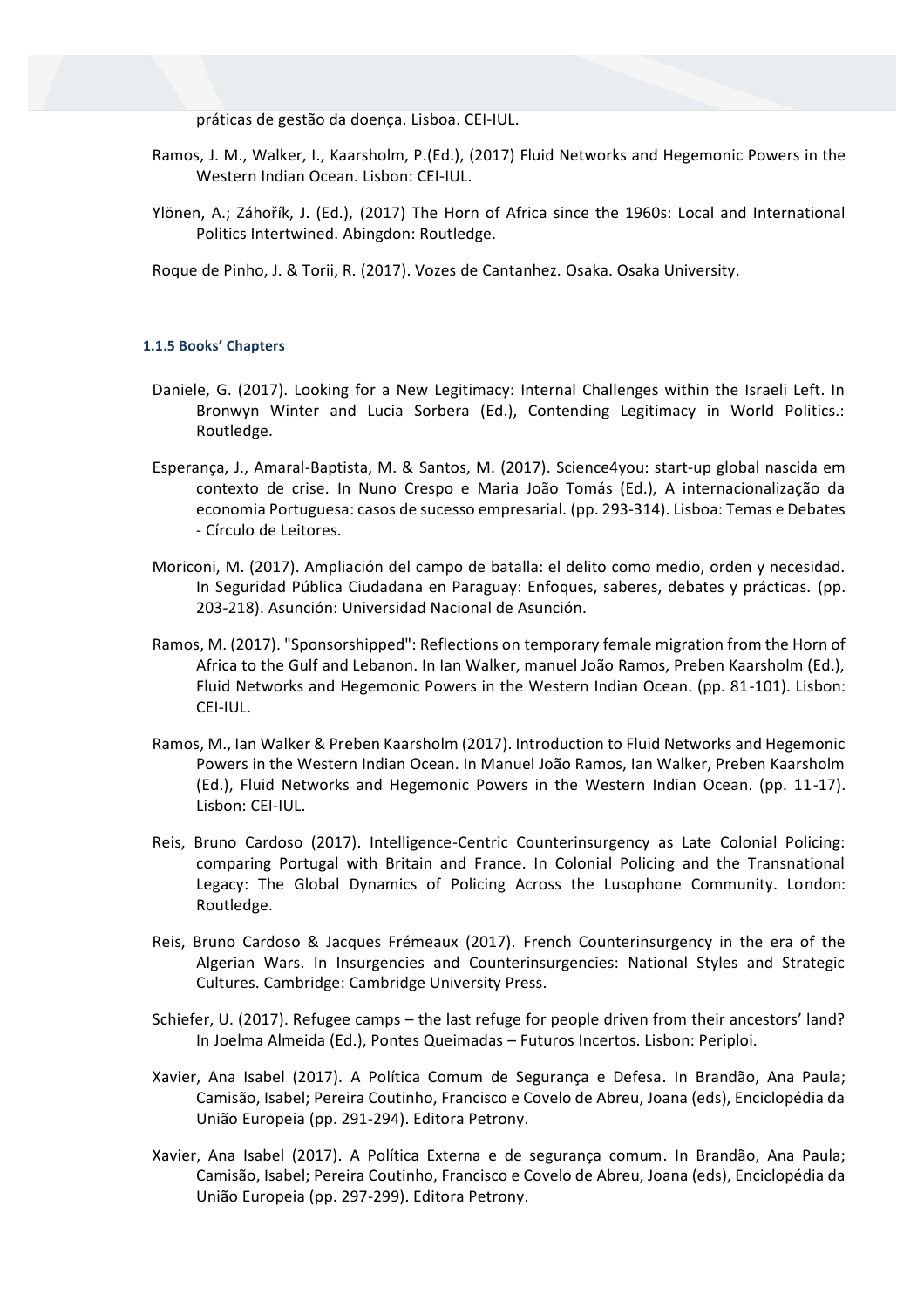- Xavier, Ana Isabel (2017). Segurança e Defesa no século XXI: cenários e tendências. In Mateus, António. Olhar o mundo (pp. 145-152). Edições Marcador
- Ylönen, A. & Záhořík, J. (2017). Introduction. In Ylönen, A.; Záhořík, J. (Ed.), The Horn of Africa since the 1960s: Local and International Politics Intertwined. (pp. 1-8). Abingdon: Routledge.
- Ylönen, A. (2017). States Breaking and Dominoes Falling? Considerations of Separatism and International Recognition in the Horn of Africa. In Ylönen, A.; Záhořík, J. (Ed.), The Horn of Africa since the 1960s: Local and International Politics Intertwined. Abingdon: Routledge.
- Ylönen, A. (2017). Eritrea: A Sub-Regional Menace? In Ylönen, A.; Záhořík, J. (Ed.), The Horn of Africa since the 1960s: Local and International Politics Intertwined. (pp. 88-105). Abingdon: Routledge.
- Ylönen, A. (2017). Any Prospects for Future Peace? Politics and War Surrounding the Sudan-South Sudan Conundrum. In The Horn of Africa since the 1960s: Local and International Politics intertwined. (pp. 189-204).
- Ylönen, A. (2017). Confronting the 'Arab North': Interpretations of Slavery and Religion in Southern Sudanese Separatist Resistance. In Taylor, I.; Ramos M. J.; Kaarsholm, P. (Ed.), Fluid Networks and Hegemonic Powers in the Western Indian Ocean. (pp. 103-129). Lisboa: Centro de Estudos Internacionais, ISCTE-IUL.

#### **1.1.6 Papers in indexed Conference Proceedings**

# **1.2. No Peer Reviewed:**

#### **1.2.1 Papers in journals**

- Amaro, R. & Ferreira, B. (2017). Catalunha: Uma outra economia é possível, num país novo? Esquerda.net.
- Amaro, R. (2017). As Principais Diferenças Entre a Economia Social e a Economia Solidária. Jornal Açoriano Oriental.
- Amaro, R. (2017). Como distinguir na prática a economia solidária da economia social. Açoriano Oriental. 18-18
- Esteves, A. (2017). O conceito de desenvolvimento sustentável e a sua dúbia trajectória. (Editorial) Revista Plataforma ONGD, nº 13 (Mai/Jun 2017)
- Medeiros, A. (2017). "Introdução". Trabalhos de Antropologia e Etnologia.
- Medeiros, A. & Branco, J. F. (2017). Introdução: Na rede, com intermitências: seis casos etnográficos. Trabalhos de Antropologia e Etnologia. 57, 174-178
- Reis, B. C. (2017). It is drone diffusion, not proliferation! A (mostly) positive impact on security in the global south. Nação e Defesa. 146, 22-36
- Ribeiro, I. (2017). Why the EU's international legitimacy matters: the case of crisis management. Janus: Anuário de relações exteriores. 12-13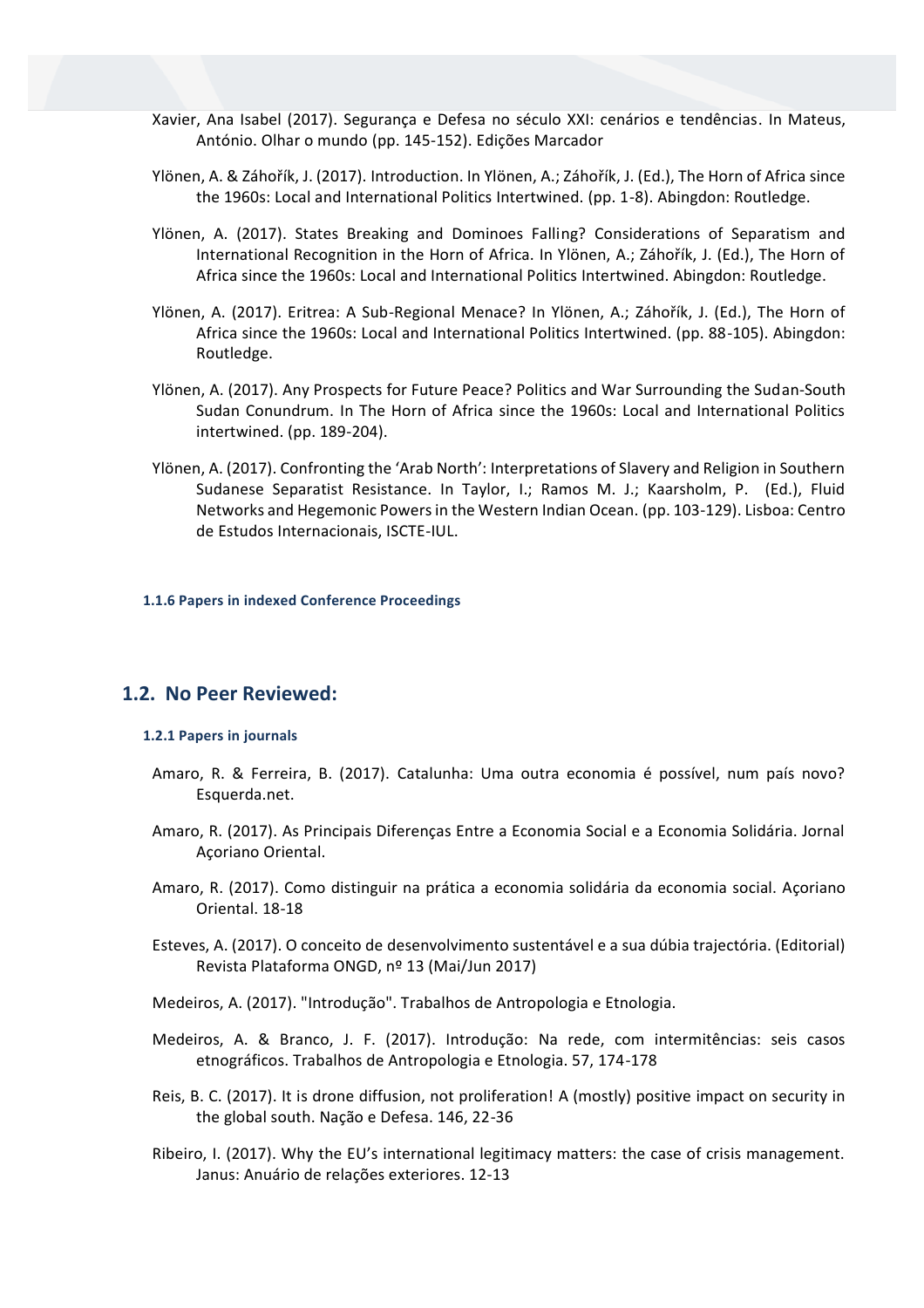#### **1.2.2 Book with ISBN**

- António, N. & Lopes da Costa, R. (2017). Aprendizagem Organizacional: Ferramenta no processo de mudança.
- Ferreira Dias, J. (2017). Nos trilhos do pensamento religioso Yorùbá. Lisboa. Edições Universitárias Lusófonas.
- Ferreira Dias, J. (2017). Candomblé. In Cosmovisões Religiosas e Espirituais: Guia didático de tradições presentes em Portugal. (pp. 49-49). Lisboa: Alto Comissariado para as Migrações, I.P.
- Ferreira Dias, J. (2017). Umbanda. In Cosmovisões Religiosas e Espirituais: Guia didático de tradições presentes em Portugal. (pp. 50-50).: Alto Comissariado para as Migrações, I.P.
- Reis, Bruno Cardoso & José Eduardo Franco (2017). Fátima lugar sagrado global. Lisboa. Círculo de Leitores.

#### **1.2.3 Book Chapters**

- Falcão, R. (2017). "Historicity of FGM/C and anti-FGM/C agendas", in Multisectoral Academic Training Guide on Female Genital Mutilation/Cutting, ed. Adriana Kaplan e Laura Nuno Gomez Madrid, Editorial DYKINSON
- Falcão, R. (2017). "Migrations, migratory movements, Ethnicity", in Multisectoral Academic Training Guide on Female Genital Mutilation/Cutting, ed. Adriana Kaplan e Laura Nuno Gomez Madrid, Editorial DYKINSON
- Falcão, R. (2017). "How FGM/C is adressed in the media: hegemonic stories, perspectives, frameworks of meaning and dominant imagery regarding FGM/C", in Multisectoral Academic Training Guide on Female Genital Mutilation/Cutting, ed. Adriana Kaplan e Laura Nuno Gomez Madrid, Editorial DYKINSON
- Falcão, R. & Carvalho, C. (2017). "Ethnography: FGM/C and cultural difference", in Multisectoral Academic Training Guide on Female Genital Mutilation/Cutting, ed. Adriana Kaplan e Laura Nuno Gomez Madrid, Editorial DYKINSON
- Ferreira Dias, J. (2017). "Araketure faraiomorá": Yorubanidade no Candomblé brasileiro, uma permanente recriação; e o caso exemplar do Ilê Odô Ogê. In Niyi Afolabi e Toyin Falola (Ed.), The Yoruba in Brazil, Brazil in Yorubaland: Cultural Encounter, Resilience, and Hybridity in the Atlantic World. (pp. 245-260). Durham: Carolina Academic Press.
- Rodrigues, L. N. (2017). As eleições portuguesas de 1958 vistas pelo The New York Times. In Antonio Muñoz, Francisco Rodríguez & Guillermo León (Ed.), El Portugal Salazarista frente a la Democracia. (pp. 145-166). Badajoz: Imprenta Diputación de Badajoz.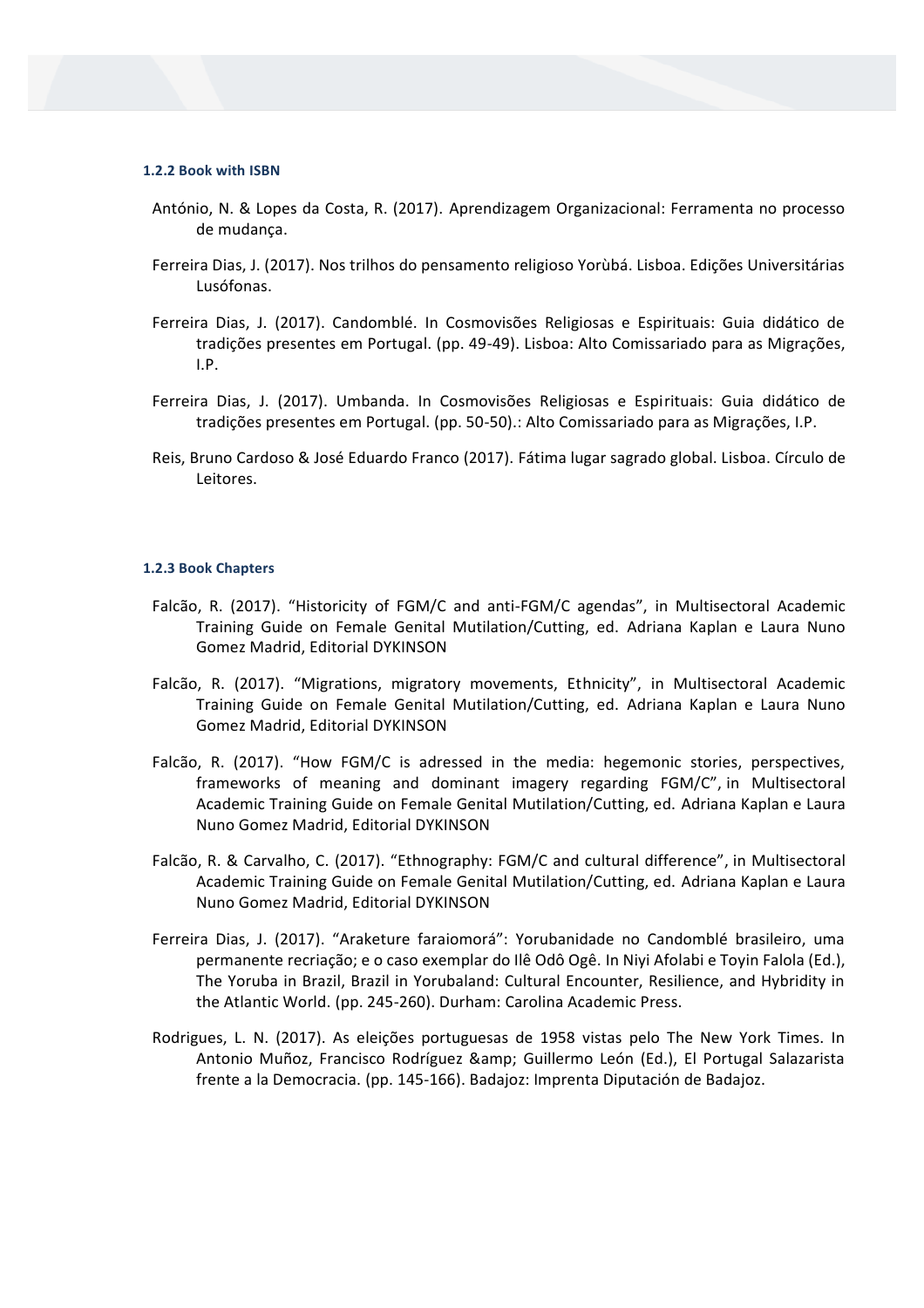#### **1.2.4 Papers in non-indexed Conference Proceedings**

- Amaral, F. (2016). "Views of local communities and indigenous people on Congolese rainforest sustainable management reform". de Melo et al. (ed.), Proceedings of the 22nd Annual International Sustainable Development Research Society Conference: Rethinking Sustainability Models and Practices: Challenges for the New and Old World Contexts, International Sustainable Development Research Society and the Center for Environmental and Sustainability Research, School of Science and Technology. Lisboa: Universidade Nova de Lisboa, Lisboa.
- Amaro, R. (2017). Desafios estratégicos à Advocacia pelos Direitos Humanos na Guiné-Bissau. In Ora di Diritu na Guiné-Bissau - Influência política e mobilização social em contextos de fragilidades institucionais. (pp. 34-44). Bissau: Casa dos Direitos.
- Falcão, R. (2017). Historicidade do C/MGF e das agendas anti-C/MGF. In Guia de Formação Académica Multissetorial Sobre Corte/Mutilação Genital Feminina. (pp. 33-36). Madrid: Dykinson.
- Falcão, R. (2017). Migração, movimentos migratórios e etnicidade. In Guia de Formação Académica Multissetorial Sobre Corte/Mutilação Genital Feminina. (pp. 59-63). Madrid: Dykinson.
- Garrido, R. (2017). The State Out of My Bed: The impact of anti-gay laws on human rights in Africa. In Handbook of International Relations: Issues of Human Rights And Foreign Policy. Calcutá: ABS Books.
- Vargas, M. (2017). The Burden of Culture. In Handbook of International Relations: Issues of Human Rights And Foreign Policy - Vol. II. Calcutá: ABS Books.
- Vargas, M. (2017). A cooperação brasileira para o desenvolvimento no âmbito do ensino superior: o Programa de Estudantes-Convênio e a política externa brasileira para os PALOP. In Educação Superior, Desenvolvimento e Cooperação Sul-Sul. (pp. 227-248). Praia; Belém: UniCV (Cabo Verde); UFPA (Brasil).

# **2 Working paper with scientific evaluation and online publication**

# **3 Other Publications**

#### **3.1 Reports:**

**3.1.1 Annual Reports by the head of the international scientific project**

#### **3.1.2 Annual Report of the local responsible of the international scientific project**

Falcão, R. & Carvalho, C. (2017). Intermediate Report January 2017 CEI-IUL / ISCTE-IUL, Multi sectorial Academic Programme to prevent and combat Female Genital Mutilation (FGM/C).

#### **3.1.3 Annual Report of the head of the national scientific project**

**3.1.4 Final report of the head of the international scientific project**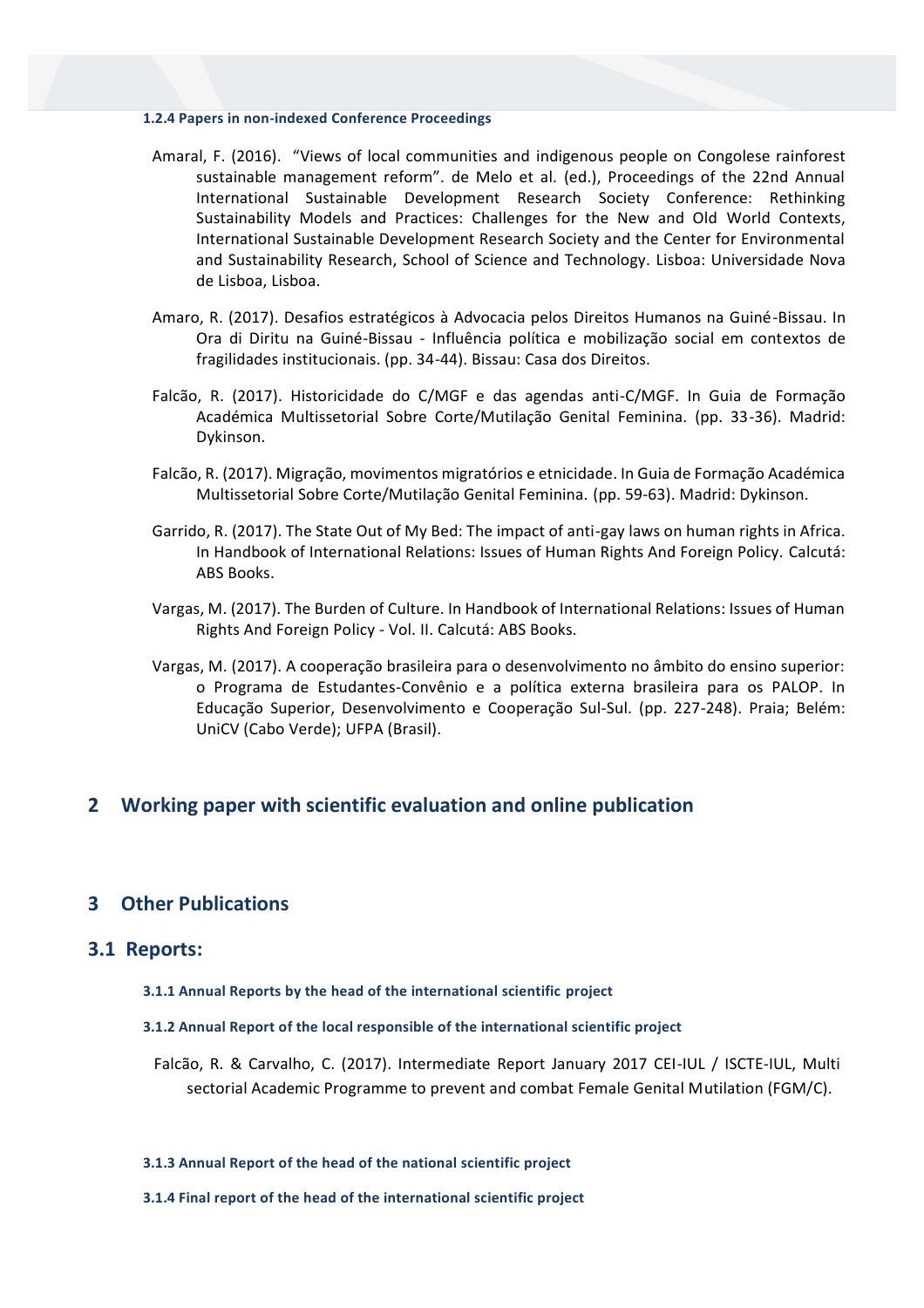**3.1.5 Final Report of the head of the national scientific project**

- **3.1.6 Coordination report of the Scientific Initiation Grants**
- **3.2 Literature review in scientific evaluated journals, in indexed journals**

# **3.3 Literature review in scientific evaluated journals, in non-indexed journals**

# **4 Thesis/Dissertations finished by members of the RU**

# **4.1 PhD thesis finished by members of the RU in 2017**

- Clélia Pondja (2017). A Mulher em Moçambique: Dimensões Antropológicas de Género e Reprodução. Orientador: Clara Carvalho. Lisboa: ISCTE- IUL.
- Joana Filipa Mota Nunes Guedes (2016). As implicações teóricas e práticas que a opção pela sustentabilidade económico-financeira tem nas ONGs concessionárias de Microcrédito. Orientador: Rogério Roque Amaro. Lisboa: ISCTE-IUL.
- Thiago Carvalho (2017). As Relações Luso-Brasileiras, 1969-1985. A Reconfiguração dos Vínculos Bilaterais. Orientador: Luís Nuno Rodrigues. Lisboa: ISCTE-IUL.
- Ana Marta Patrício (2017). Dinâmicas do pluralismo jurídico em Moçambique: estudo de caso do distrito de Mossurize. Orientador: Clara Carvalho. Lisboa: ISCTE- IUL.
- Stefano Loi (2017). A evolução da instituição do Estado-Maior: 1806-1918. Os casos alemão, britânico, francês e português em perspectiva comparada. Orientador: Luís Nuno Rodrigues. Lisboa: ISCTE- IUL.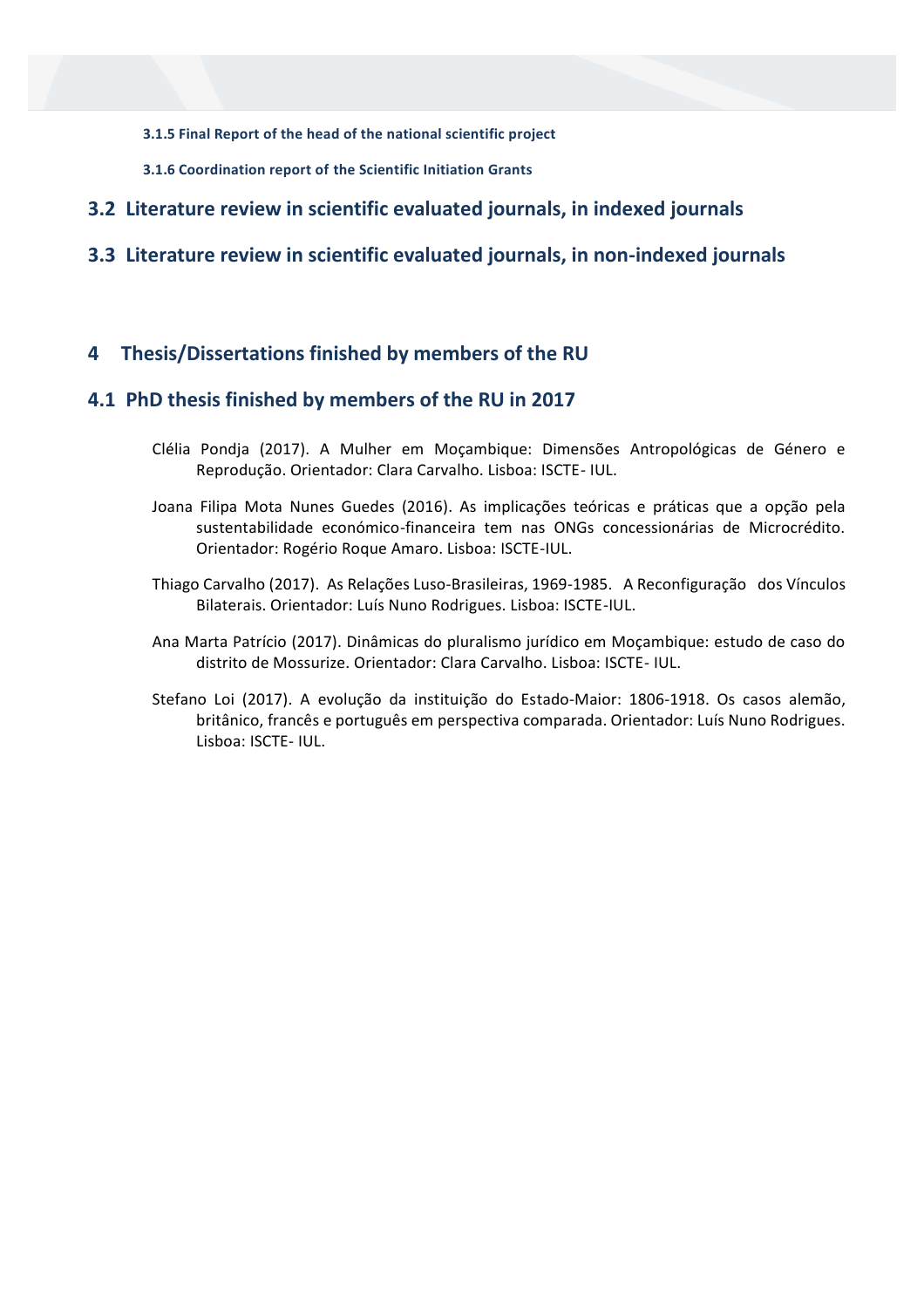# **5 R&D Projects**

# **5.1 National projects**

# **5.1.1 Strategic Projects of FCT**

| <b>Title</b>       | Project<br>Coordinator | <b>Funding</b><br><b>Entities</b> | Proponent<br>or<br>Participant | Principal<br>Investigator<br>of CEI-IUL | <b>Start Date</b> | End<br>Date         | <b>Total Budget</b><br>(€) | <b>ISCTE IUL</b><br>Budget $(\epsilon)$ |
|--------------------|------------------------|-----------------------------------|--------------------------------|-----------------------------------------|-------------------|---------------------|----------------------------|-----------------------------------------|
| UID/CPO/03122/2013 | Luís Nuno<br>Rodrigues | <b>FCT</b>                        | CEI-IUL                        | Luís Nuno<br>Rodrigues                  | 01-01-2015        | $31 - 12 -$<br>2018 | 267.312€                   | 97.396.70€                              |

## **5.1.2 FCT Projects**

| Title | Project<br>Coordinator | <b>Funding Entities</b> | Proponent or<br>Participant | Principal<br>Investigator of<br>CEL ILIL | Start<br>Date | <b>End Date</b> | <b>Total Budget</b><br>(€) | <b>ISCTE-IUL</b><br>Budget $(\epsilon)$ |
|-------|------------------------|-------------------------|-----------------------------|------------------------------------------|---------------|-----------------|----------------------------|-----------------------------------------|
|       |                        |                         |                             |                                          |               |                 |                            |                                         |

## **5.1.3 Outros Programas Nacionais**

| <b>Title</b>                    | <b>Project</b><br>Coordinator | <b>Funding Entities</b> | Proponent or<br>Participant | Principal<br>Investigator of<br><b>CEI-IUL</b> | <b>Start</b><br>Date | <b>End Date</b> | <b>Total</b><br>Budget $(\epsilon)$ | <b>ISCTE-IUL</b><br>Budget $(\epsilon)$ |
|---------------------------------|-------------------------------|-------------------------|-----------------------------|------------------------------------------------|----------------------|-----------------|-------------------------------------|-----------------------------------------|
| FACC<br>Conferência<br>EGA 2017 | Luís Nuno<br>Rodrigues        | <b>FCT</b>              |                             | Luís Nuno<br>Rodrigues                         | $19-10-$<br>2016     | 20-06-2017      | 500€                                |                                         |
|                                 |                               |                         |                             |                                                |                      |                 |                                     |                                         |

## **5.1.4 Private Institutions**

| Title | Proiect<br>Coordinator | <b>Funding Entities</b> | <b>Proponent or</b><br>Participant | Principal<br>Investigator of | <b>Start</b><br>Date | <b>End Date</b> | Total<br>Budget $(\epsilon)$ | <b>ISCTE-IUL</b><br>Budget $(\epsilon)$ |
|-------|------------------------|-------------------------|------------------------------------|------------------------------|----------------------|-----------------|------------------------------|-----------------------------------------|
|       |                        |                         |                                    |                              |                      |                 |                              |                                         |

# **5.1.5 Public Agencies**

| <b>Title</b>                                                                                                                                                                                | Project<br>Coordinator | <b>Funding</b><br><b>Entities</b> | Proponent<br>or<br>Participan | Principal<br>Investigator<br>of CEI-IUL | <b>Start</b><br>Date | <b>End Date</b>                  | Total<br>Budget $(\epsilon)$ | <b>ISCTE-IUL</b><br>Budget $(\epsilon)$ |
|---------------------------------------------------------------------------------------------------------------------------------------------------------------------------------------------|------------------------|-----------------------------------|-------------------------------|-----------------------------------------|----------------------|----------------------------------|------------------------------|-----------------------------------------|
| Avaliação<br>Externa à Intervenção da<br>Cooperação Portuguesa no<br>Sector da Educação (Pré-<br>Escolar, Básico e<br>Secundário) na Guiné-Bissau<br>(2009-2016) - Prestação de<br>serviços | Clara Carvalho         | Instituto Camões                  | <b>ISCTE-IUL</b>              | Clara Carvalho 19/09/2016 31/03/2018    |                      |                                  | 26.544€                      | 11.774,50€                              |
| Os Jovens na<br>Política                                                                                                                                                                    | Clara Carvalho         | Instituto Camões                  | <b>ISCTE-IUL</b>              |                                         |                      | 01/06/2016 31/05/2018 10.944,00€ |                              |                                         |
| Monitorização<br>campanha eleições<br>Autárquicas                                                                                                                                           | Luís Nuno<br>Rodrigues | Tribunal<br>Constitucional        | <b>ISCTE-IUL</b>              |                                         |                      | 28/07/2017 29/12/2017            | 53.985,00€                   |                                         |
| Elaboração estudo Jovens<br>na política                                                                                                                                                     | Clara Carvalho         | AIDGlobal                         | <b>ISCTE-IUL</b>              |                                         |                      | 01/06/2016 31/01/2018            | 3.600,00€                    |                                         |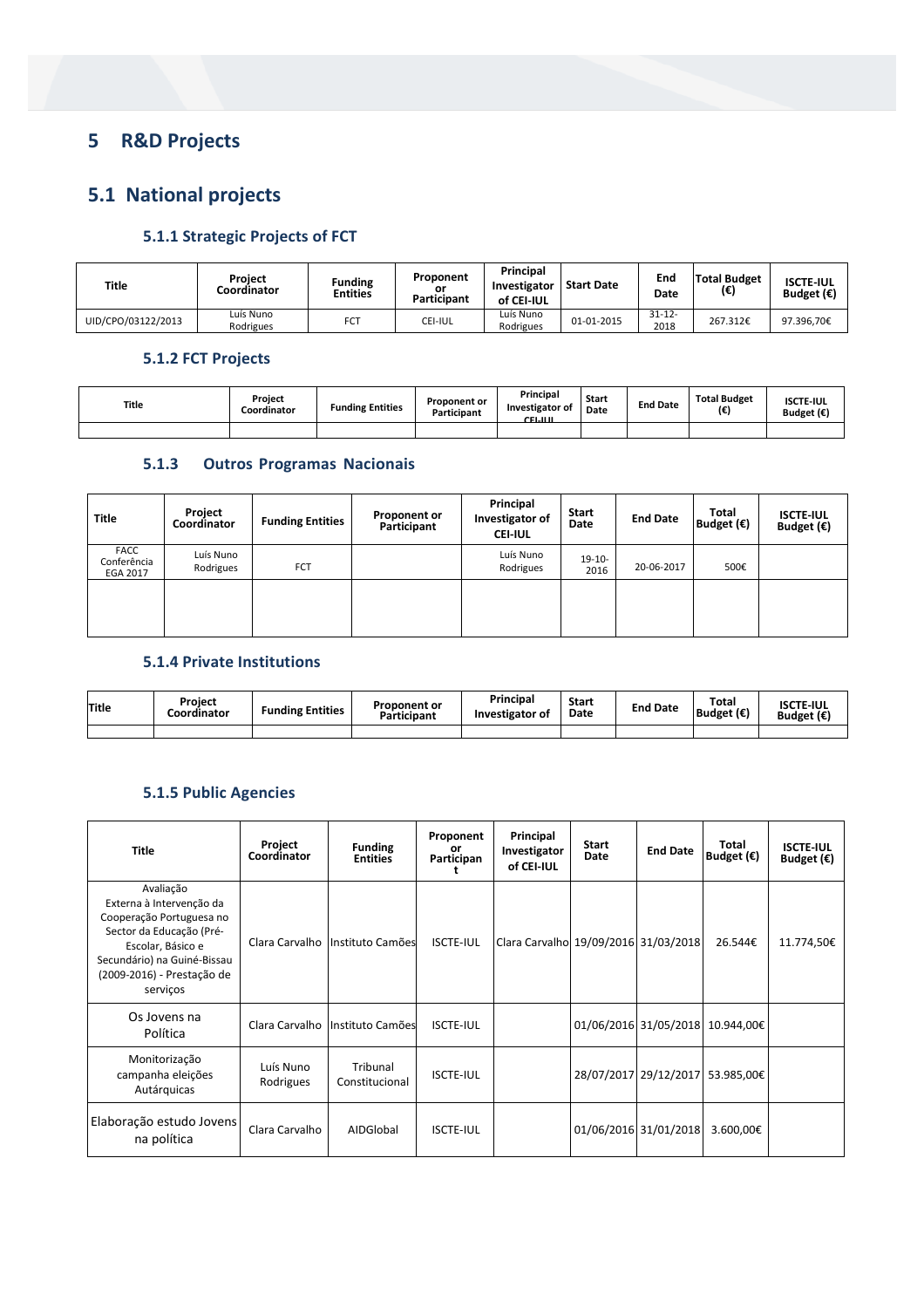# **5.2 International Projects**

#### **5.2.1 European Commission**

| Title          | Project<br>Coordinator                    | <b>Funding Entities</b>             | Proponent or<br>Participant | Principal<br>Investigator of<br>CELUIL.     | <b>Start Date</b> | <b>End Date</b> | <b>Total Budget</b><br>(€) | <b>ISCTE-IUL</b><br>Budget $(\epsilon)$ |
|----------------|-------------------------------------------|-------------------------------------|-----------------------------|---------------------------------------------|-------------------|-----------------|----------------------------|-----------------------------------------|
| Amitie<br>Code | Cobo- Comune di<br>Bologna                | EuropeAid                           |                             | Clara Carvalho,<br>Maria Antónia<br>Barreto | 20-05-2015        | 31-12-2017      | 2.385.504,0<br>1€          | 63.373,96€                              |
| MAP-FGM        | Universidad Rev<br>Juan Carlos<br>(Spain) | European<br>Commission /<br>Justice |                             | Clara Carvalho                              | $01 - 02 - 2016$  | 31-01-2018      | 814.555,7€                 | 135.082,58€                             |
| T-PREG         | <b>ISCTE-IUL</b>                          | EC/EACEA                            |                             | Marcelo Moriconi                            | 01-01-2017        | 30-06-2020      | 384.205,00€                | 77.550€                                 |

#### **5.2.2 Other International Programs**

| Project<br>Coordinator | <b>Funding Entities</b> | <b>Proponent or</b><br>Participant | Principal<br>Investigator of | Start<br>Date | <b>End Date</b> | <b>Total Budget</b><br>.€ | <b>ISCTE-IUL</b><br>Budget $(\epsilon)$ |
|------------------------|-------------------------|------------------------------------|------------------------------|---------------|-----------------|---------------------------|-----------------------------------------|
|                        |                         |                                    |                              |               |                 |                           |                                         |

#### **5.2.3 Private Institutions**

| Title | Project<br>Coordinator | <b>Funding Entities</b> | Proponent<br>or<br><b>Dorticinont</b> | Principal<br>Investigator | <b>Start</b><br>Date | <b>End Date</b> | <b>Total Budget</b><br>(€) | <b>ISCTE-IUL</b><br>Budget $(\epsilon)$ |
|-------|------------------------|-------------------------|---------------------------------------|---------------------------|----------------------|-----------------|----------------------------|-----------------------------------------|
|       |                        |                         |                                       |                           |                      |                 |                            |                                         |

#### **5.2.4 Public agencies**

| Title | <b>Project</b><br>.cordinator | <b>Funding Entities</b> | Proponent<br>or<br>Participant | Principal<br>Investigator<br>of CEI-IUL | Start<br>Date | <b>End Date</b> | <b>Total Budget</b><br>(€) | <b>ISCTE-IUL</b><br>Budget $(\epsilon)$ |
|-------|-------------------------------|-------------------------|--------------------------------|-----------------------------------------|---------------|-----------------|----------------------------|-----------------------------------------|
|       |                               |                         |                                |                                         |               |                 |                            |                                         |

#### **5.2.5 I n t e r n a t i o n a l Cooperation Projects (Projects co-‐funded by national funds of several countries, ex. CAP, CRUP, etc.)**

| <b>Title</b>                                                                                                                                                            | Project<br>Coordinator                                                         | <b>Funding Entities</b>                                                           | Proponent<br>or<br><b>Dorticinont</b> | Principal<br>Investigator | <b>Start</b><br>Date | <b>End Date</b>   | <b>Total Budget</b><br>(€) | <b>ISCTE-IUL</b><br>Budget $(\epsilon)$ |
|-------------------------------------------------------------------------------------------------------------------------------------------------------------------------|--------------------------------------------------------------------------------|-----------------------------------------------------------------------------------|---------------------------------------|---------------------------|----------------------|-------------------|----------------------------|-----------------------------------------|
| Memorias de<br>África:<br>Reconstruyendo<br>las prácticas<br>coloniales<br>españolas y sus<br>huellas en<br>Marruecos y<br>Guinea Ecuatorial.<br>Hacia un<br>patrimonio | Yolanda Aixelà<br>Cabré                                                        | Dirección General de<br>Investigación del<br>Ministerio de<br>Educación y Ciencia |                                       | Ana Lúcia Sá              | 1/1/2016             | 31/12/20<br>18    | 15.000€                    |                                         |
| Varieties of<br>Democracy (V-<br>Dem)                                                                                                                                   | Michael<br>Coppedge,<br>Staffan I.<br>Lindberg, John<br>Gerring,<br>Svend-Erik |                                                                                   |                                       | Ana Lúcia Sá              | 2016                 |                   |                            |                                         |
| <b>REDE COOPMAR</b><br>- Cooperação<br>transoceânica.<br>Políticas públicas<br>e comunidade<br>sociocultural                                                            | Amélia Polónia                                                                 | <b>CYTED</b>                                                                      |                                       | Cátia Miriam<br>Costa     | $1 - 1 - 2017$       | $31 - 12$<br>2020 | 25.000€                    |                                         |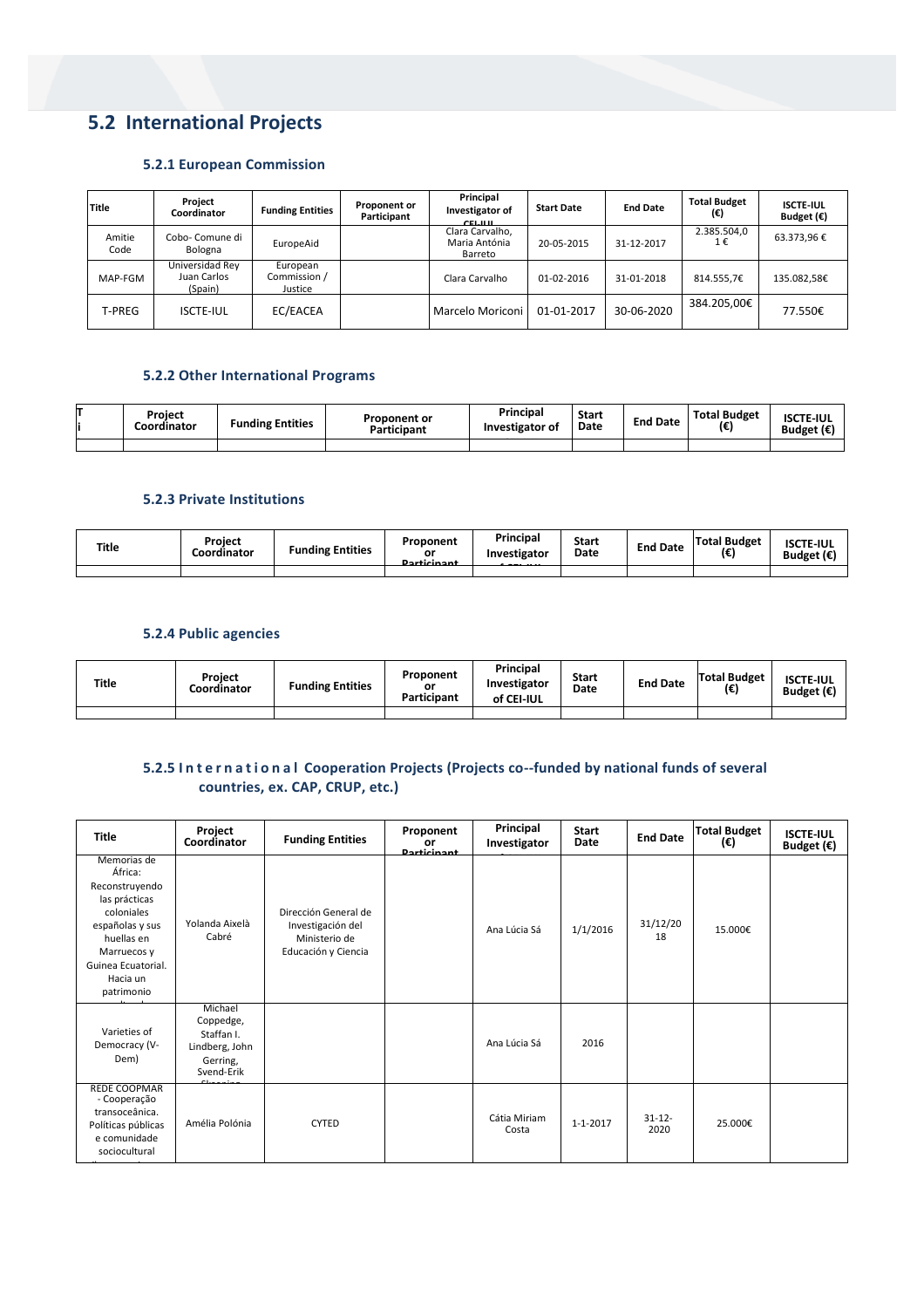# **6 Events**

# **6.1 Internationals**

#### **6.1.1 Organization of International Meetings, Workshops, Seminars and Conferences**

- Ana Lúcia Sá, Mojana Vargas, Magdalena Bialoborska (2017) International Conference: Activisms in Africa. Jan 17. Lisboa: ISCTE-IUL
- Ana Lúcia Sá, Rui Garrido, Mojana Vargas, Cristina Gemmino, Filomena Capela (2017) Pensar África. Sessões mensais. ISCTE-IUL
- Ana Margarida Esteves (2017) Co-Organizer of the workshop "European Policy for SSE and Commons", on behalf of the European Commons Assembly, UniverSSE2017 - 4th European Social Solidarity Economy Congress, Agricultural University of Athens, June 9-11 2017.
- Ana Margarida Esteves (2017) Coordinator of the Working Group on Renewable Energy Transition Thinking Lab on Sustainable Growth, in the framework of "Dialogue on Europe", a project of Das Progressives Zentrum, on behalf of the German Ministry of Foreign Affairs, November 2016 - March 2018.
- Cátia Miriam Costa (2017) Congresso Internacional Política e Cultura na Imprensa Periódica Colonial. 22 a 25 maio. ISCTE-IUL, FL-Ulisboa, FCSH-NOVA
- Cátia Miriam Costa (2017) I CONIL Língua Portuguesa e suas literaturas no mundo. 23 a 25 agosto. Universidade Federal do Maranhão
- Ana Margarida Esteves (2016-2018) Coordenadora do grupo de trabalho sobre transição para energias renováveis no "Thinking Lab on Sustainbable Growth", projeto "Dialogue of Europe", coordenado pelo think-tank Das Progressives Zentrum, financiado pelo Ministério dos Negócios Estrangeiros da República Federal Alemã, Novembro 2016 a Março 2018
- Ana Margarida Esteves (2017) Organização da European Commons Assembly com Ruby van der Wekken no 4th European Social Solidarity Economy Congress, assembleia sobre Economia Solidária e Bens Comuns na Europa na UniverSSE2017, Agricultural University of Athens, 9- 11 June 2017
- Luís Nuno Valdez Faria Rodrigues, Inês Marques Ribeiro, Ana Mónica Fonseca (2017) Europa como Actor Global. 19 e 20 junho. ISCTE-IUL
- Luís Nuno Valdez Faria Rodrigues (2017) III Congresso do OBSERVARE. 17 a 19 maio. Fundação Calouste Gulbenkian
- Magdalena Bialoborska (2017) Ativismos em Documentários. Sessões mensais. Largo do Intendente, Lisboa
- Ricardo Falcão, 2017, Organizer of III International Seminar MAP-FGM "Institutional Responses to FGM/C", 28-29 Sept, ISCTE-IUL
- Ricardo Falcão and Clara Carvalho (2017) 2017 Biennial Conference Network Meeting. Panel P07 Embodying the cultural difference: FGM/C and public policies, EASA Medical Anthropology Network, 5-7 July, Lisbon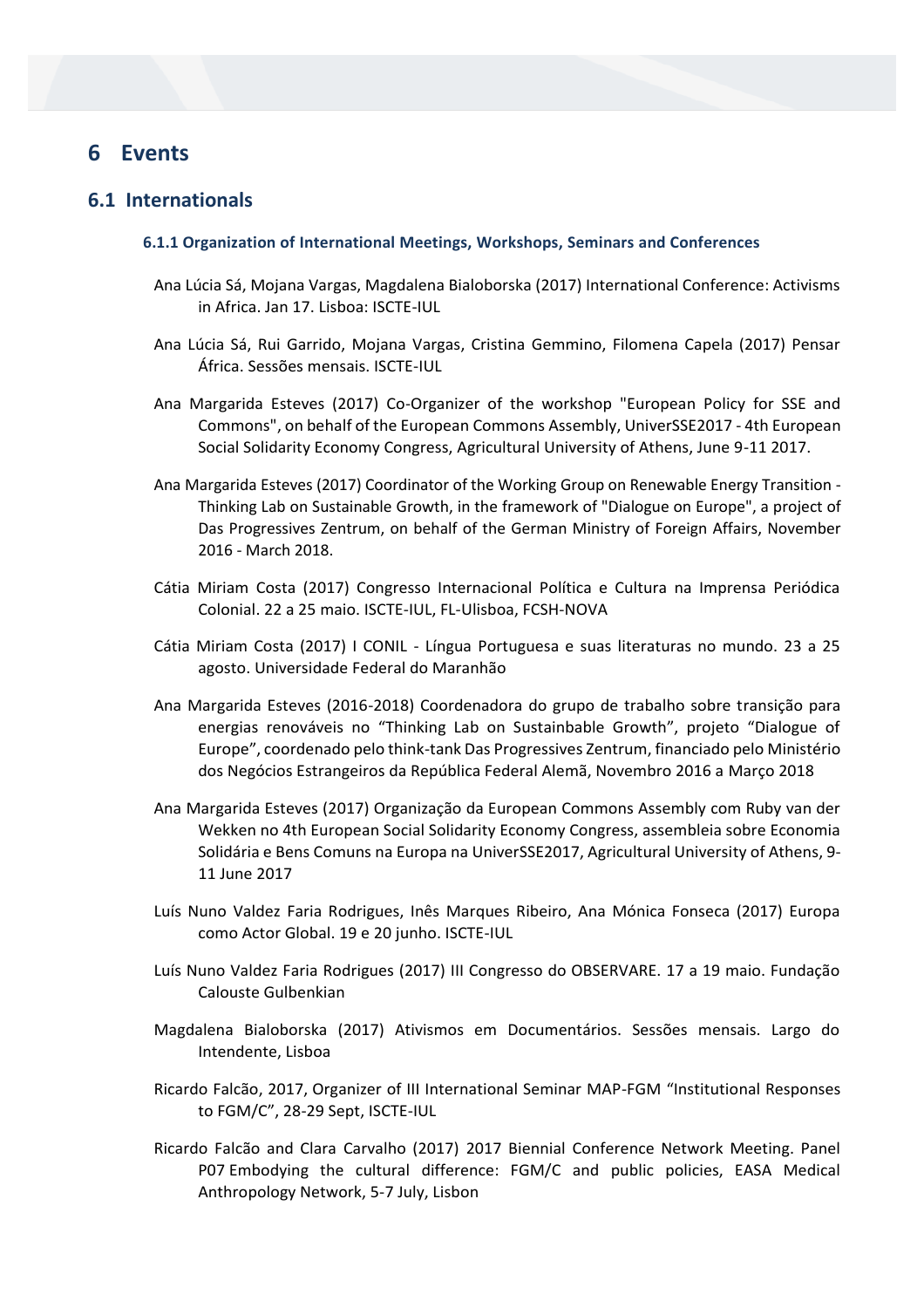Ricardo Falcão and Clara Carvalho (2017) 7<sup>th</sup> European Conference of African Studies. Panel C58 Local Resistances to International Agendas on Sexual and Reproductive Rights in Africa. Basel, Switzerland, June  $29^{th}$  – July  $1^{st}$ 

#### **6.1.2 Summer courses**

- Luis Fretes Carreras (2017) 10ª Edição Seminário de Especialização América Latina Hoje. 3 a 7 julho. Lisboa: ISCTE-IUL
- Rui Tavares, Luís Nuno Rodrigues (2017) The Idea of Europe: from Lisbon earthquake to the Lisbon Treaty. 17 a 21 de julho. ISCTE-IUL
- Arshin Adib-Moghaddam, Giulia Daniele, Bruno Reis (2017) The Middle East in World Politics. 28 de Agosto a 1 de setembro. ISCTE-IUL
- Ana Lúcia Sá, Mojana Vargas, Eduardo Costa Dias (2017) Ativismos em África: Estado da Arte, métodos, contextos e casos. 4 a 8 setembro. ISCTE-IUL

Fernando Jorge Cardoso (2017) Global Challenges. 25 a 29 setembro. ISCTE-IUL

#### **6.1.3 Oral communications in international events**

- Amaral, F. (2016) "Educação e Desenvolvimento Sustentável para as florestas da República Democrática do Congo", in Congresso Internacional Cooperação e Educação (III COOPEDU) – Cidadania Global, ISCTE-IUL, Lisbon, June 27.
- Amaro, R. R., (2017) "Sobre o papel da Economia Social e Solidária e do Desenvolvimento Local no Mundo Actual – O Caso de Cabo Verde", in Sobre o papel da Economia Social e Solidária e do Desenvolvimento Local no Mundo Actual – O Caso de Cabo Verde, Cidade da Praia.
- Amaro, R. R., (2017) "Desafios estratégicos à Advocacia pelos Direitos Humanos na Guiné-Bissau", in Ora di Diritu na Guiné-Bissau - Influência política e mobilização social em contextos de fragilidades institucionais, Bissau.
- Amaro, R. R., (2017) "O sentido e os desafios, do conceito e das práticas inovadoras de Economia Solidária, a partir das experiências da Macaronésia (Açores, Cabo Verde, Canárias e Madeira)", in Sobre o papel da Economia Social e Solidária e do Desenvolvimento Local no Mundo Actual – O Caso de Cabo Verde, Cidade da Praia.
- Amaro, R. R., (2017) "Economia Social e Solidária, Desenvolvimento Comunitário e Responsabilidade Ambiental, numa perspectiva Ecocêntrica", in 4º Congresso Internacional de Educação Ambiental dos Países e Comunidades de Língua Portuguesa: " A Terra é uma Ilha", Santo António do Príncipe.
- Amaro, R. R. (2017) "Promoting Social and Solidarity Economy in different areas of training to accelerate the social transition", in 4th European Congress of Social and Solidarity Economy (RIPESS – EUROPE), Atenas.
- Carvalho, L. F., (2017) "Friedrich List, primeiro economista do desenvolvimento?", in Seminário Investigação, Faculdade de Economia da Universidade Eduardo Mondlane, Maputo.
- Costa, C. M. & Gameiro, M. I. (2017) "Globalisation and Ocean Governance: the case of the Artic",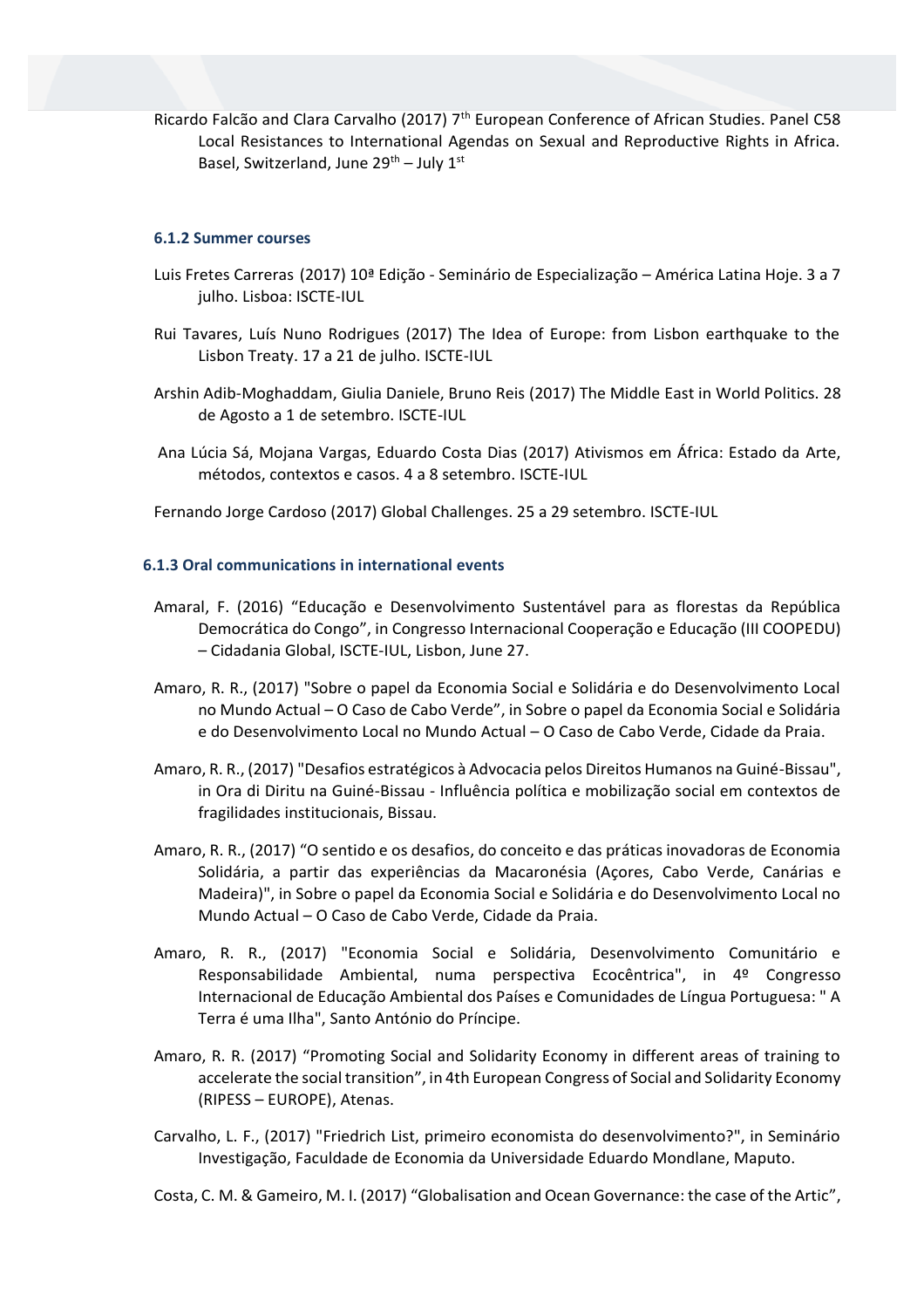in Conferência International, Lisbon.

- Esteves, A., (2017) ""Green Knowledge Community, Beats for Gaza": Transnational linkages and institutional obstacles to the diffusion of arts and permaculture-based resilience knowledge among youth in Gaza", in Youth, Change and Social Agency, Bethlehem University, The West Bank, April 25-30.
- Esteves, A., (2017) "Solidarity Economy as a Pedagogy of Participatory Democracy", in The Art of Being Civic, Tate Exchange, London, April 6-7.
- Esteves, A., (2017) "Deep Ecology and "Commoning": A Social Ecology perspective on the synergies between ecosystem regeneration and social governance developed at Tamera ecovillage, Portugal", in Ecological Challenges, University of Oslo, Oslo, February 15-18.
- Falcão, R., (2017) "Resistance to Change: FGM/C and gendered inequality in Senegal", in IV International Seminar MAP-FGM, Universidad Roma Tre, Roma, November 24.
- Falcão, R., (2017) "MAP-FGM: forming «future professionals» to improve systemic response capacity to cultural differences inscribed in women's bodies", in #HeforShe 2 Conference "Women's Rights are Human Rights", ISCTE-IUL, Lisbon, November 9.
- Falcão, R. & Carvalho, C., (2017) "Comparing Agendas on Preventing FGM/C in Guinea Bissau, Senegal, Gambia", in International Congress Activisms in Africa P07, January 13.
- Falcão, R., (2017) "Senegal's non-compliance with LGBTIQ rights claims", in International Congress Activisms in Africa, P13/P24, January 12.
- Faria, F. (2017) "A Ciência Biopolítica e a Teoria Evolutiva das Relações Internacionais", in Encontro Ciência 2017 – Encontro com a Ciência e Tecnologia em Portugal.
- Garrido, R. (2017) "LGBTI Activism in a Small State: the case of Sao Tome and Principe", in 7th European Conference on African Studies, Basel.
- Oliveira Pinto, N. (2017) "Contextualização Económica e Política de Portugal e da Europa", in Fundação D. Cabral / ABRADILAN (Associação Brasileira de Distribuição e Logística de Produtos Farmacêuticos), October 16.
- Oliveira Pinto, N. (2017) "O contexto político-económico e o ambiente de negócios na União Europeia", in Fundação Getúlio Vargas / STRONG, October 9.
- Oliveira Pinto, N. (2017) "O contexto político europeu", in Fundação Getúlio Vargas / EBAPE (Escola Brasileira de Administração Pública e de Empresas), July 17.
- Patrício, M. (2017) "Pluralismo Jurídico em Moçambique", in Pensar África, December 16.
- Reis, B. C. (2017) "European Security after the End of the West?", in Europe as a Global Actor, ISCTE-IUL, Lisbon, June 19-20.
- Ribeiro, I. (2017) "The Normative Justification of the EU's crisis Management Actorness", in Europe as a Global Actor, ISCTE-IUL, Lisbon, June 19-20.
- Rio Tinto, D. (2017) "Tracing the Security Dilemma in Civil Wars: what role for fear and insecurity in post-decolonisation intra-state violence in Angola and Mozambique?", in International Studies Association (ISA) CISS/IDSS Conference 2017, Bologna.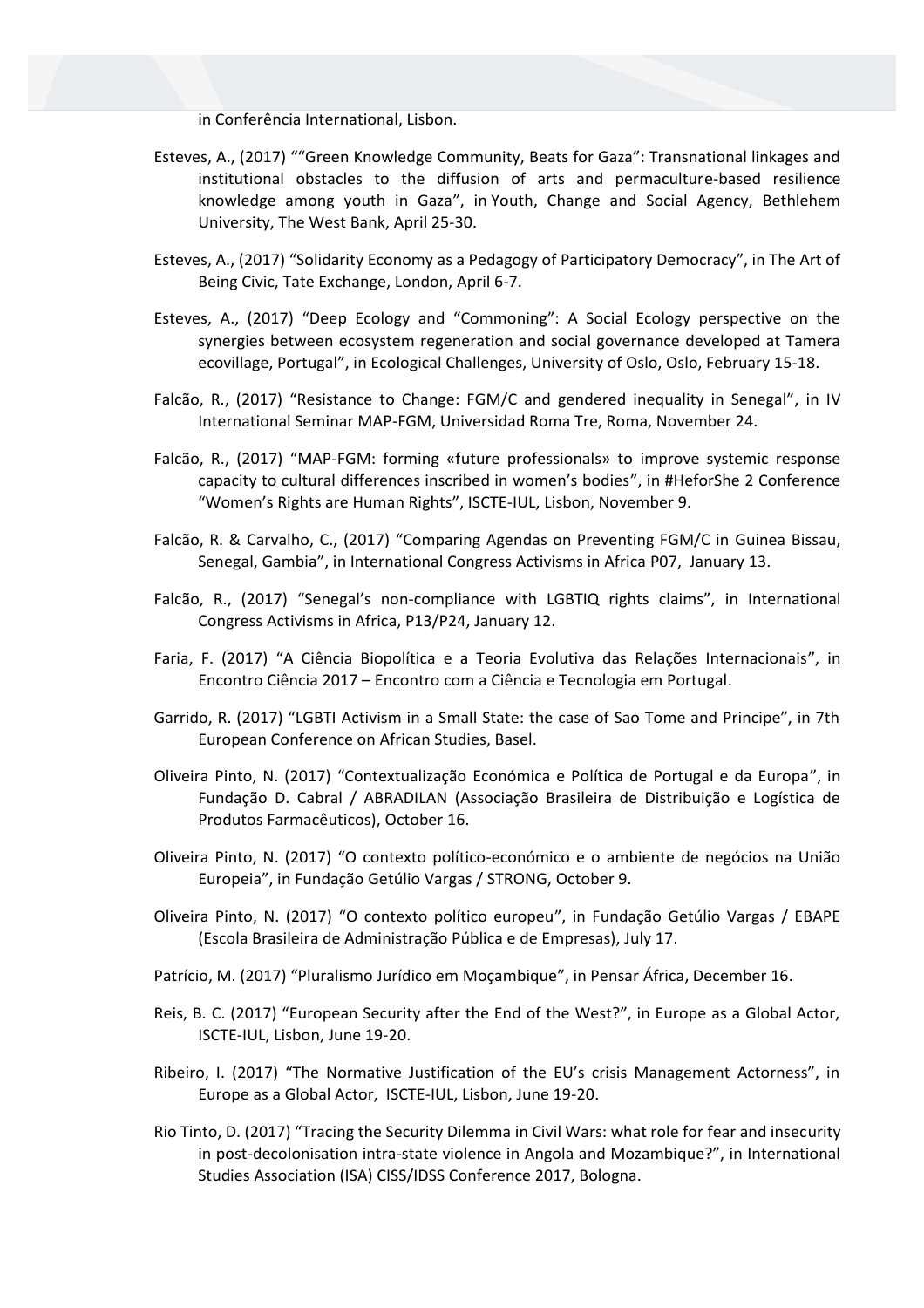- Rio Tinto, D. (2017) "Tracing the Security Dilemma in Civil Wars: what role for fear and insecurity in post-decolonisation intra-state violence in Angola and Mozambique?", in Annual Convention of the International Studies Association (ISA), Baltimore.
- Rodrigues, L. N. (2017) "O fim do império e o contexto internacional", in Colóquio Internacional Transição para a Democracia e Memória da Ditadura, Universidade de Coimbra, Coimbra, March 27.
- Rodrigues, L. N. (2017) "Os Estados Unidos da América e a Renovação do Sistema Internacional", in Seminário Internacional "1917: o ano decisivo na Primeira Guerra Mundial?", December 5
- Rodrigues, L. N. (2017) "The geopolitics of the United States an historical overview", in "Global Challenges" summer course, ISCTE-IUL, Lisbon, September 25-29.
- Roque de Pinho, J. (2017) "Fotos di Mudansa: Investigação colaborativa visual com agricultores da Guiné-Bissau", in Encontro Ciência 2017 – Encontro com a Ciência e Tecnologia em Portugal, July 3-5.
- Sá, A. L. (2017) "Representações dos "indígenas" em São Tomé e Fernando Pó: estudo comparado da imprensa colonial portuguesa e espanhola", in Painel "A imprensa colonial portuguesa e espanhola em África: memórias, políticas e práticas da colonização ibérica", Congresso Internacional Política e Cultura na Imprensa Periódica Colonial, ISCTE-IUL, Lisbon, May 22- 25.
- Schiefer, U. & Larcher Carvalho, A. (2017) "Communicating with African Agrarian Societies", in Activisms in Africa, ISCTE-IUL, Lisbon, January 12-13.
- Seabra, P. & Mattheis, F. (2017) "An Ocean for the Global South: Brazil and the Zone of Peace and Cooperation in the South Atlantic", in 58th Annual Conference of the International Studies Association (ISA), Baltimore.
- Seabra, P. (2017) "Stretching the limits? Strengths and pitfalls of South Atlantic defense regionalism", in 58th Annual Conference of the International Studies Association (ISA), Baltimore.
- Seabra, P. & Sanches, E. (2017) "South-South cohesiveness: Brazil and Africa at the UNGA", in International Studies Association (ISA)-Asia International Conference, Hong Kong.
- Xavier, A. I. (2017) "Migration and (in)security", in Reflection Seminar TAIEX Training Programme on the Common Security and Defence Policy, ESDC/CESD, Tirana, Albania. October 4.
- Xavier, A. I. (2017) "Migration and (in)security), CSDP High Level Conference", ESDC/CESD, Podgorica, Montenegro, September 21.
- Xavier, A. I. (2017) "The future of EU security and defence: multilateralism vs national interests?", in XXII Youth Atlantic Seminar, AJPA e Comissão Portuguesa do Atlântico, Academia da Força Aérea, Sintra (BA1), July 24.
- Xavier, A. I. (2017) "Boosting the EU as a security and defence actor: what to expect from the EUGS follow up?", in Round Table IV The EU Global Strategy EGA – Europe as a global actor International Conference, ISCTE-IUL, Lisbon, June 19-20.

Xavier, A. I. (2017) "A Segurança Humana na/da União Europeia: a mobilização de um corpo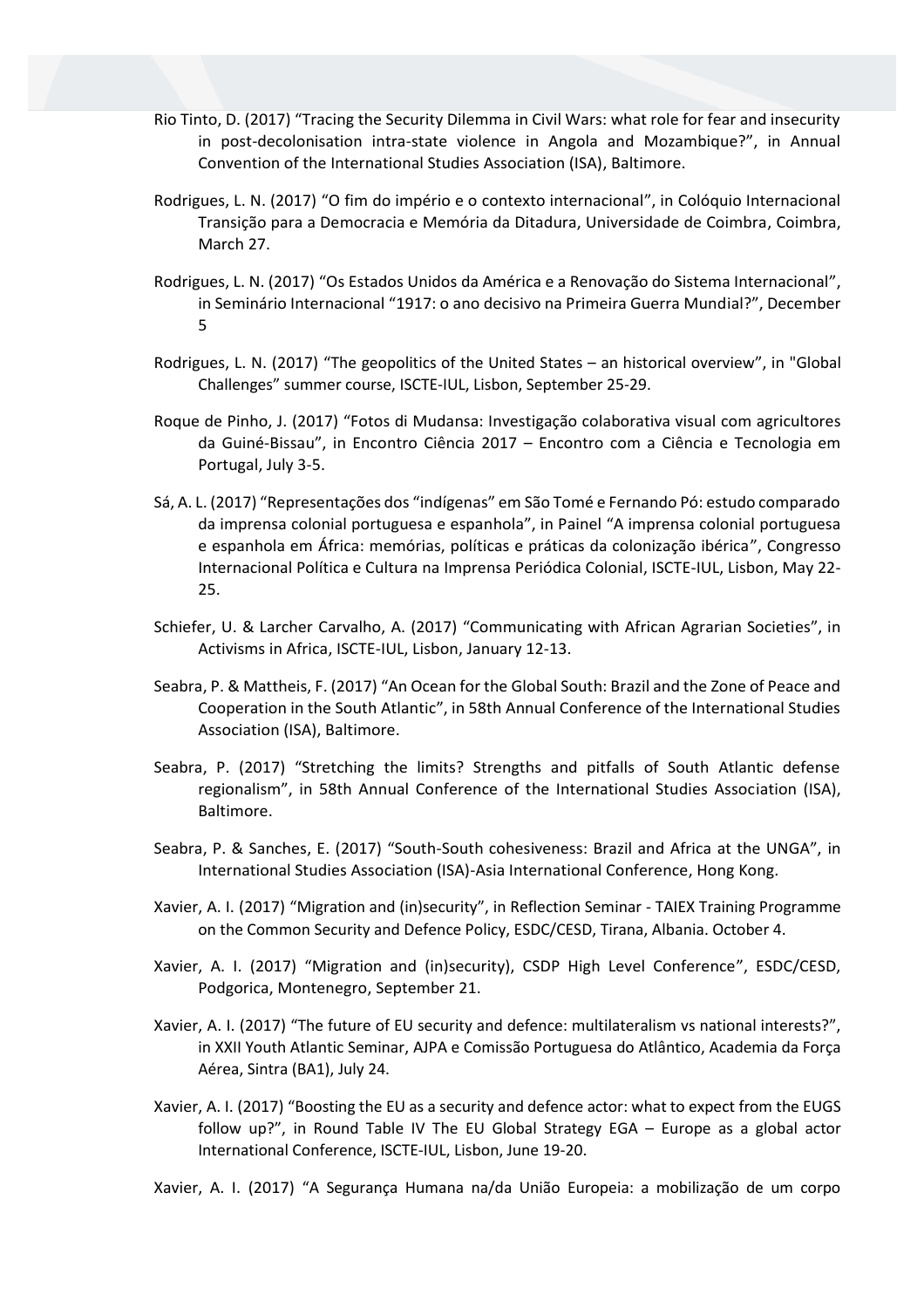europeu de solidariedade", in Painel 6 - O indivíduo como ator da vida internacional [B] III Congresso Internacional OBSERVARE "Para além das fronteiras – pessoas, espaços, ideias", Universidade Autónoma de Lisboa, Lisbon, May 17-19.

# **6.2 National**

#### **6.2.1 Organization of Meetings, Workshops, Seminars and Conferences**

António Raimundo (2017) Seminário de Estudos Internacionais: Política Externa Portuguesa e África. 4 Sessões ao longo de 2017, ISCTE-IUL.

#### **6.2.2 Communications**

- Amaro, R. (2017). A Economia Social e Solidária pelo Mundo. Seminário sobre os Desafios do Inovcontact.
- Amaro, R. (2017). Plano Intermunicipal de Desenvolvimento Social Integrado do Médio Tejo. Desenvolvimento Social Integrado do Médio Tejo - desafios e respostas.
- Amaro, R. (2017). A Inovação Social e a Inovação Educacional que articulações, complementariedades e desafios?
- Amaro, R. (2017). À procura de novas palavras para uma Economia Humana. À procura de novas palavras - para uma Economia Humana.
- Amaro, R. (2017). O papel da Moeda Social na promoção do Desenvolvimento Local. Lisboa.
- Amaro, R. (2017). Ser ou não ser Cigano em Portugal: mitos, equívocos, obstáculos, oportunidades - das exclusões às integrações - que integrações? VIII Seminário "Educação em Debate" - Os caminhos cruzados da Inclusão e da Interculturalidade".
- Amaro, R. (2017). Mosaico Social: Principais desafios para os Fóruns Sociais de Freguesia. II Encontro Interfóruns - Mosaico Social.
- Amaro, R. (2017). A Economia Social e Solidária em Cabo Verde. A Economia Social e Solidária em Cabo Verde.
- Amaro, R. (2017). A Economia Solidária em Portugal. Seminário sobre a Economia Solidária em Portugal.
- Amaro, R. (2017). Intervenção Comunitária, Empreendedorismo e Economia Solidária. conferência - habitação precária e realojamento: que soluções futuras?
- Amaro, R. (2017). (Des)envolvendo comunidades para uma governança (local) partilhada. II feira de economia social da região de castelo branco.
- Amaro, R. (2017). Desenvolvimento: um conceito ultrapassado ou em renovação? Enquadramento teórico-conceptual dos Fóruns Sociais de Freguesia. Seminário "No caminho da mudança: Intervenção com Famílias".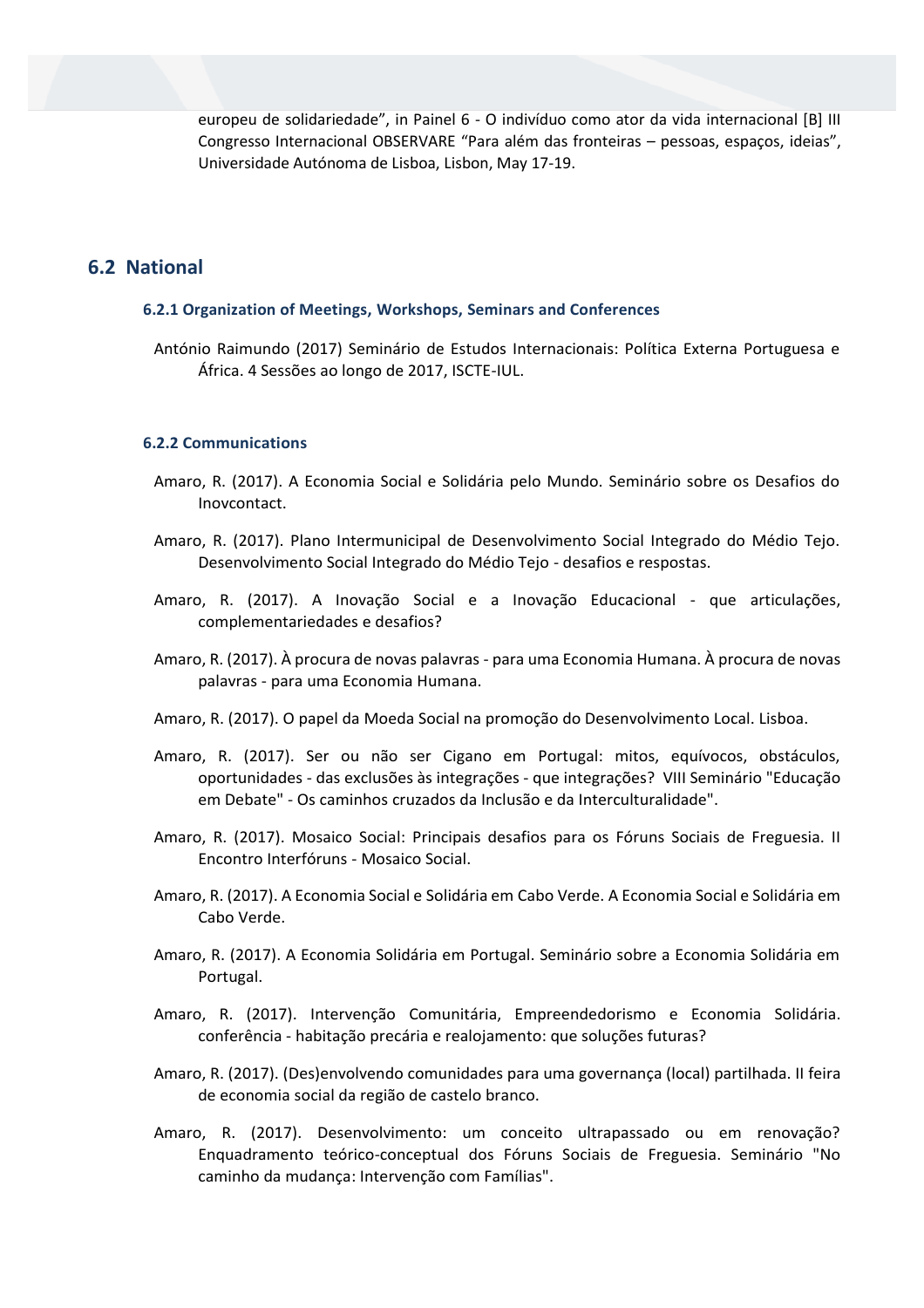- Amaro, R. (2017). O Sentido e os Desafios do Desenvolvimento Comunitário. "Intervenção Comunitária – Conhecimentos e Práticas da Santa Casa da Misericórdia de Lisboa" (apresentação do livro).
- Bayan, L. (2017). Linguagens de poder, identidade e coesão social na sociedade Felupe (Guiné-Bissau). IV Colóquio Doutoral da ESPP.
- Bialoborska, M. (2017). Tamawula: a viagem de um griot. Semana da Ciência e da Tecnologia 2017.
- Caraça, J., Costa, C. M. & Mendonça, S. (2017). Popularização do Saber Científico: As Ideias e as Práticas da Divulgação da Ciência em Bento de Jesus Caraça na Década de 1930. Biographical and Intellectual History Of Science, Technology And Innovation.
- Cerqueira, J. (2017). A Diplomacia Económica Colonial de Portugal em África. Moçambique/Malawi, 1963/74. A Diplomacia Económica na Europa do Sul. Doutrinas, Agentes, Percursos (séculos XIX-XX).
- Daniele, G. (2017). Ativismo político e social em Israel/Palestina: qual o seu papel nos principais contextos de marginalidade. Movimentos Sociais e Ação Política.
- Ferreira Dias, J. (2017). O passado composto no Candomblé da Bahia o "antigamente" como lugar de memória e aporte político. II Congresso Lusófono de Ciência das Religiões.
- Garrido, R. (2017). Regionalização do Direito Internacional Penal: o caso do Tribunal Africano de Justiça e Direitos Humanos. Summer School "Conflitos Armados - Perspetivas Jurídica e de Relações Internacionais", Braga.
- Garrido, R. (2017). Direitos Humanos em África. Curso de Verão "Ativismos Em África: Estado Da Arte, Métodos, Contextos E Casos".
- Larcher Carvalho, A. (2017). Os impactos económicos e sociais da crise política na Guiné-Bissau. "Guiné-Bissau 2017 - Perspectivas", ISEG, Lisboa, 07 Junho 2017.
- Larcher Carvalho, A. (2017). Apresentação do livro. Activisms in Africa.
- Larcher Carvalho, A. (2017). Moderação do debate «Estado, administração pública e cidadania». GebaSummit.
- Lopes da Costa, R., António, N., Geraldes, J. & Agrochão, G. (2017). O Papel dos Consultores como Intermediários no Processo de Construção do Conhecimento: Uma análise à luz do campo de pesquisa da estratégia-como-prática. ESGHT – VIII Post Graduate Conference.
- Medeiros, A. F. ""Nações e Fronteiras"", in XII Encontros da Primavera. Fazer Antropologia, Miranda do Douro, 2017
- Ramos, M. (2017). Traços de viagens experiências remotas e locais invulgares. Festival Latitudes - Literaturas e Viajantes - Óbidos, 28 Abril a 1 Maio.
- Ramos, M. (2017). Literatura, Tradição Oral, Património e Antropologia. Rio de Contos III Encontro de Narração Oral de Almada, 8-10 Setembro.
- Rodrigues, L.N. (2017), O Centro de Estudos Internacionais: ligações entre investigação e ensino. Comunicação apresentada nas 1ªs Jornadas Pedagógicas da ESPP, ISCTE-IUL, no painel "Ensino e Investigação na ESPP".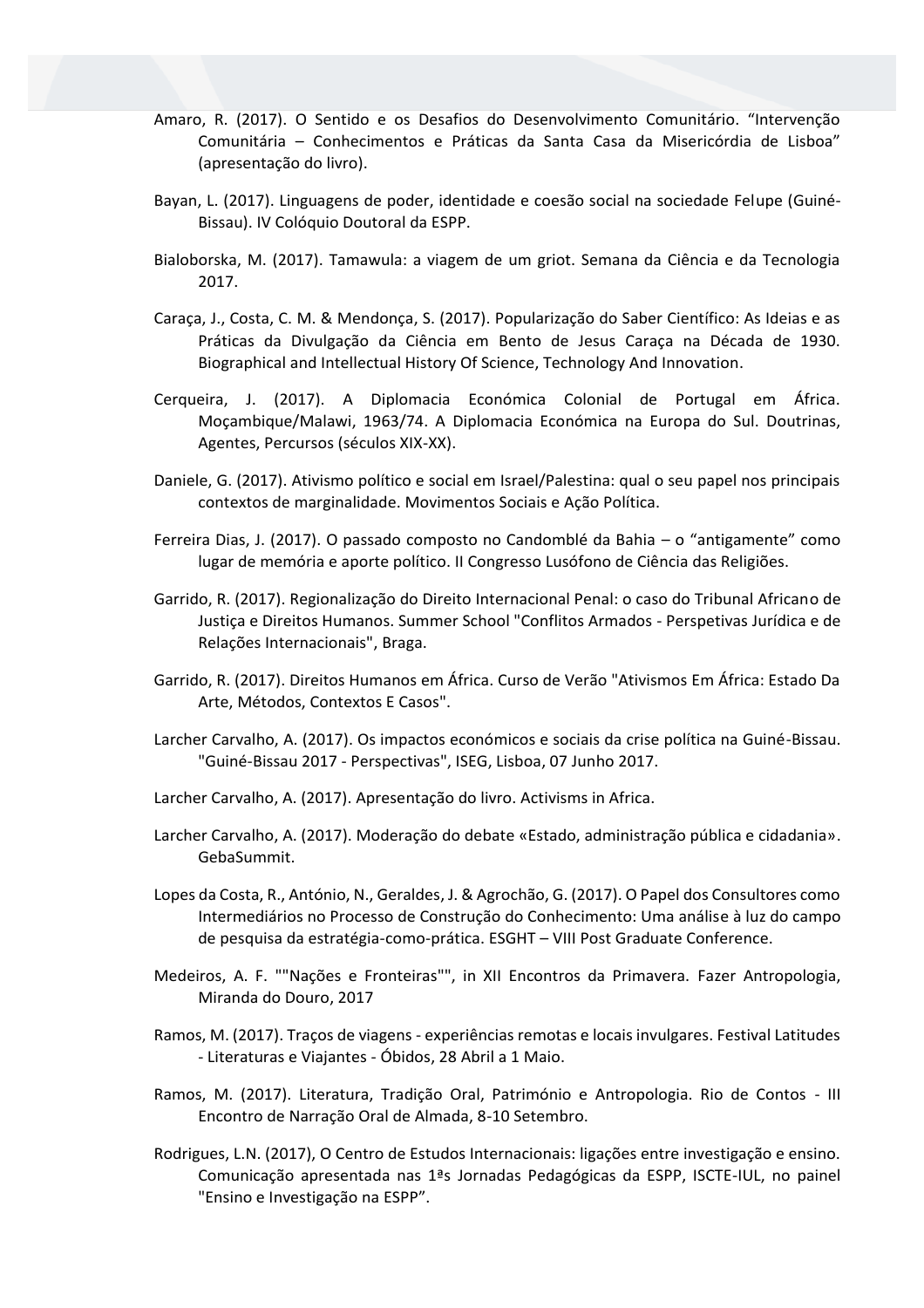- Sá, A. L. (2017). Ensino e investigação sobre contextos africanos. Comunicação apresentada nas 1ªs Jornadas Pedagógicas da ESPP, ISCTE-IUL, no painel "Ensino e Investigação na ESPP".
- Seabra, P. (2017). Um produto de tempos passados? Portugal e África no domínio politicodiplomático. Política Externa Portuguesa e África, Lisboa.
- Xavier, A. I. (2017) "South Atlantic fault-lines? Maritime security dynamics between Brazil and the EU", Pedro Seabra, Café dos Investigadores, CEI-IUL. 14 de dezembro
- Xavier, A. I. (2017) "Asilo e Migração a UE ator global?", Curso "Instituições e Políticas Europeias", 2º ano da Licenciatura em Ciência Política. ISCTE-IUL. 28 de novembro
- Xavier, A. I. (2017) "Desarmar, Desmobilizar, Reintegrar? Desafios e perspetivas futuras da ameaça Jihadista na União Europeia", Café dos Investigadores, CEI-IUL. 23 de novembro
- Xavier, A. I. (2017) "Da Segurança dos Estados à Segurança Humana? Desafios para a Segurança Global". Conferência inserida no âmbito da Unidade Curricular - Segurança Global - Doutoramento em Estudos sobre Globalização, Faculdade de Ciências Sociais e Humanas da Universidade Nova de Lisboa. 17 de novembro
- Xavier, A. I. (2017) "From the Common Foreign and Security Policy (CFSP) TO the Common Security and Defense Policy (CSDP): opportunities and constraints", Curso "Europe as a global actor", Mestrado em Estudos Internacionais. ISCTE-IUL. 7 de novembro
- Xavier, A. I. (2017) "A União Europeia e a (in)segurança no mediterrâneo: vulnerabilidades, desafios e perspetivas", Conferência inserida no Curso de Promoção a Sargento Chefe, Academia da Força Aérea Portuguesa, Sintra. 27 de setembro
- Xavier, A. I. (2017) "A prevenção da ameaça terrorista no quadro de segurança da União Europeia", Conferência inserida no Curso de Promoção a Sargento Chefe, Academia da Força Aérea Portuguesa, Sintra. 25 de setembro
- Xavier, A. I. (2017) "A União Europeia e a (in)segurança no mediterrâneo: vulnerabilidades, desafios e perspetivas", Conferência inserida no Curso Básico de Comando, Academia da Força Aérea Portuguesa, Sintra. 28 de junho
- Xavier, A. I. (2017) "A prevenção da ameaça terrorista no quadro de segurança da União Europeia", Conferência inserida no Curso Básico de Comando, Academia da Força Aérea Portuguesa, Sintra. 21 de junho
- Xavier, A. I. (2017) "A União Europeia e a (in)segurança no mediterrâneo: vulnerabilidades, desafios e perspetivas", Conferência inserida no Curso de Promoção a Sargento chefe, Academia da Força Aérea Portuguesa, Sintra. 17 de março
- Xavier, A. I. (2017) "A União Europeia ator de segurança internacional: reflexão sobre os desafios atuais", Conferência inserida no ciclo de Conferências sobre a União Europeia, Departamento de Economia, Universidade de Évora. 15 de março
- Xavier, A. I. (2017) "A prevenção da ameaça terrorista no quadro de segurança da União Europeia", Conferência inserida no Curso de promoção a Sargento Chefe, Academia da Força Aérea Portuguesa, Sintra. 10 de março
- Xavier, A. I. (2017) "Tensões na luta contra o terrorismo na Europa: análise crítica aos desenvolvimentos nacionais e europeus em 2015 e 2016" (com Bruno Oliveira Martins),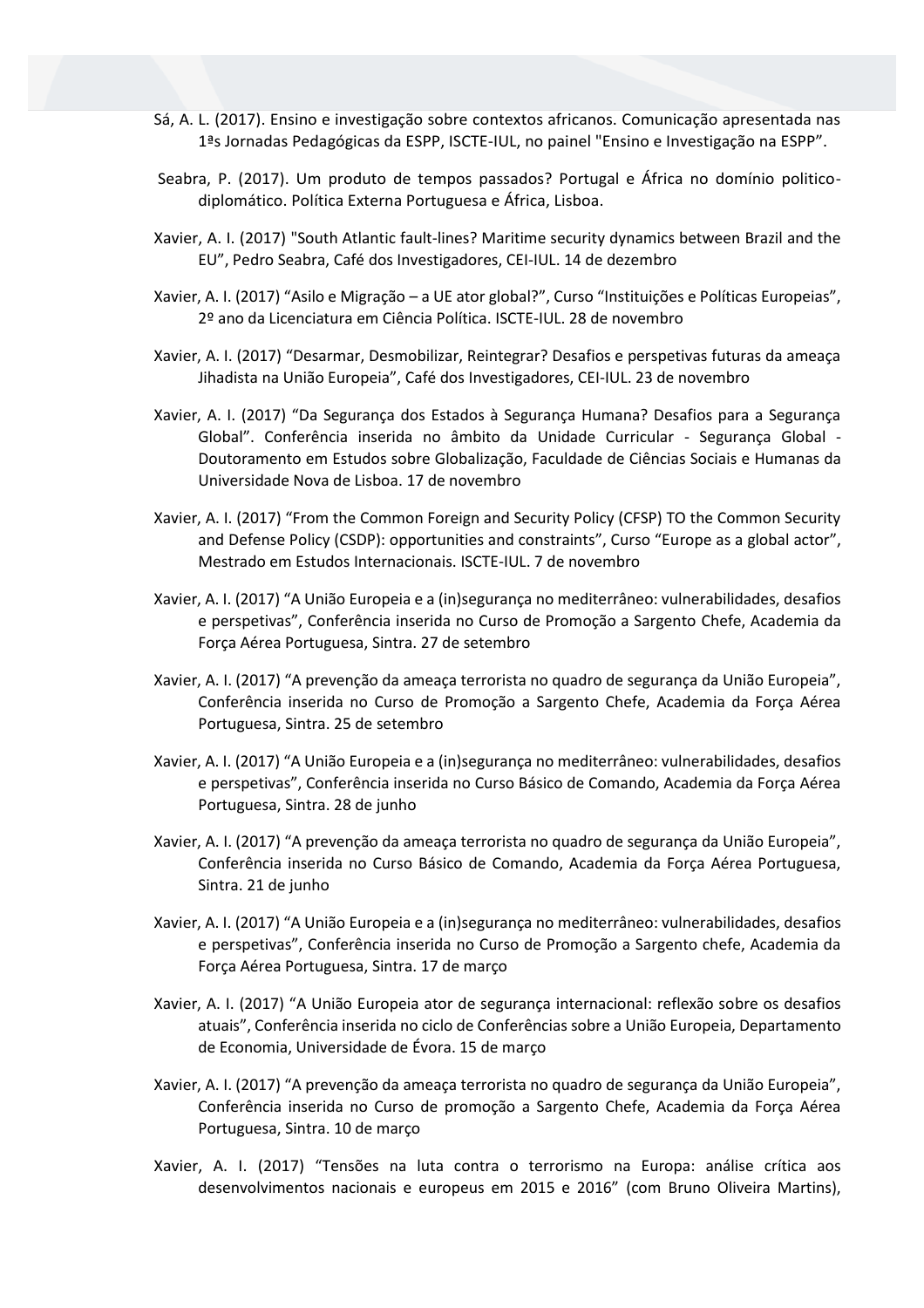Painel III – Políticas de Segurança Interna com Moderação de Nuno Parreira da Silva (GNR-IUM), Conferência "A segurança interna no século XXI – tendências e dinâmicas", Academia Militar, Amadora. 18 de janeiro

Xavier, A. I. (2017) "A União Europeia e a (in)segurança no mediterrâneo: vulnerabilidades, desafios e perspetivas", Conferência inserida no Curso Básico de Comando 1/2017, Academia da Força Aérea Portuguesa, Sintra. 13 de janeiro

# **7 Advanced Courses Supervision**

# **7.1 Pos-doc**

- Aleksi Ylönen, The "Domino Effect" of Secessions in the Horn of Africa: Exploring Secessionism in Post-Partition Ethiopia and Sudan. Supervisor: Manuel João Ramos.
- Ana Lúcia Sá, Os "novos intelectuais" e a construção do conhecimento social na África Ocidental, Supervisor: Eduardo Costa Dias.
- Ana Margarida Esteves, The emerging action fields of Solidarity Economy: A cross-national, comparative study of five "cooperative communities". Supervisor: Rogério Roque Amaro.
- Ana Mónica Fonseca, A Internacional Socialista e a Promoção da Democracia na Guerra Fria: da Península Ibérica à América Latina. Supervisor: Luís Nuno Rodrigues.
- Cátia Miriam Costa, Quebrar o silêncio: poder e circulação discursiva na sociedade colonial e póscolonial. Supervisor: Luís Nuno Rodrigues.
- Giulia Danielle, Heterogeneity, challenges and internal struggles: A study on the current Israeli social and political activism. Supervisor: Manuel João Ramos.
- Joana Roque de Pinho, The Volcano as Friend or Foe? Rebuilding of Livelihoods in the Aftermath of the 2014 Fogo Island Eruption, Republic of Cabo Verde – A Collaborative Visual Ethnography, Supervisor: Clara Carvalho.
- Marcelo Adrián Moriconi Bezerra, Social accomplices of corruptions: Understanding social tolerance to corruption in Iberoamerican states (The cases of Argentina, Brazil, Portugal and Spain, Supervisor: Luís Nuno Rodrigues.
- Nuno Vidal, The impact of Civil Society Organisations on poverty eradication and democratisation processes in Angola. Supervisor: Rogério Roque Amaro.
- Pedro Nuno Alves Vidal de Seabra, Caught between different 'Souths'? Brazilian defense cooperation in the South Atlantic and South America, Supervisor: Luís Nuno Rodrigues.
- Riccardo Marchi, Defending Western Civilization. Portuguese Legion and Domestic Countersubversion in Authoritarian Portugal: a transnational perspective (1961-1974). Supervisor: Luís Nuno Rodrigues.
- Timea Pal, Colonial Legacies in the International Political Economy: Portugal's Foreign Direct Investment Relations with Angola, Brazil, China and India, Supervisor: Luís Nuno Rodrigues.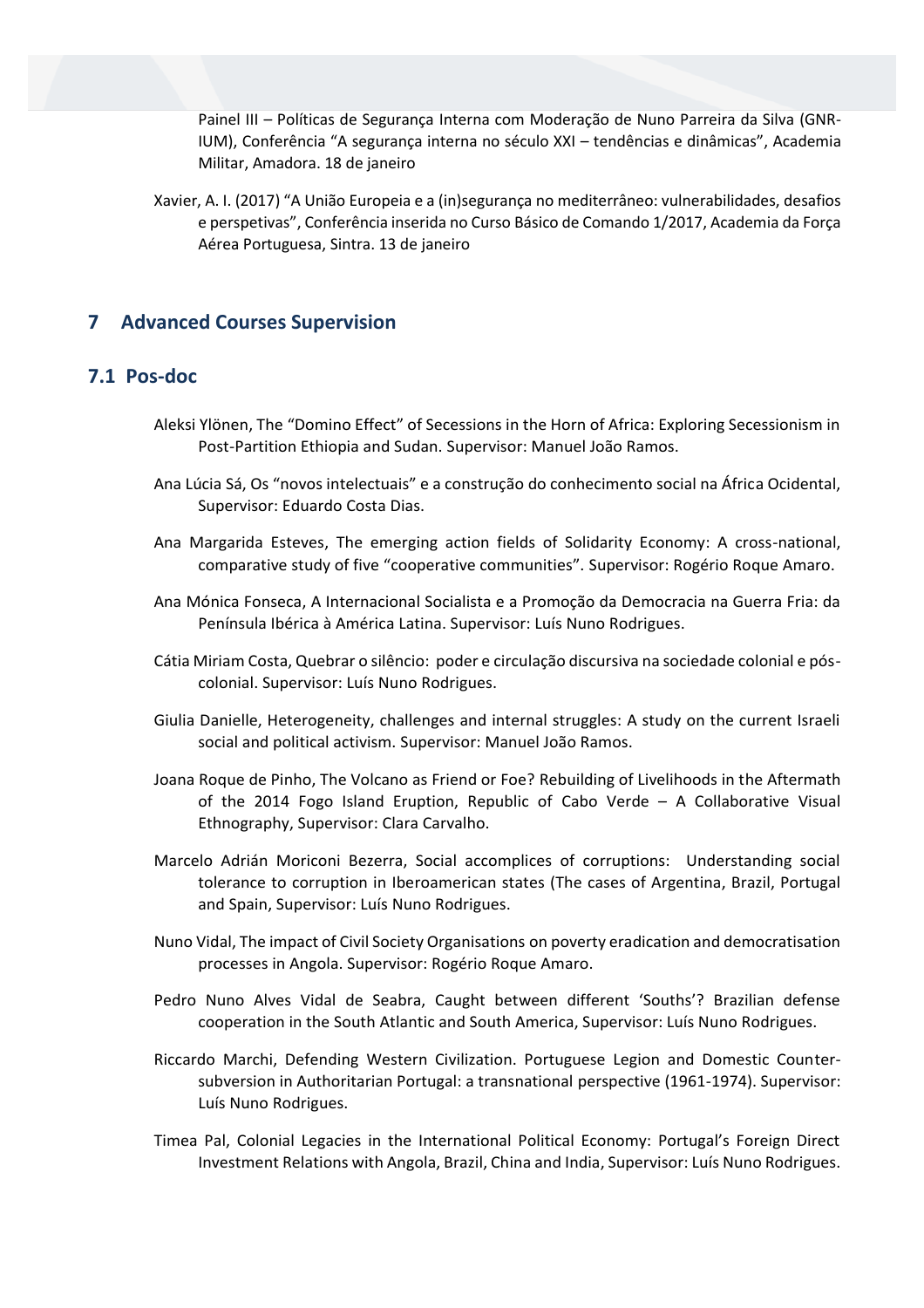# **7.2 PhDs**

- Ana Mónica Gomes Pereira Canário (2017) The EU power as a tool for women empowerment in the European Neighbourhood Policy? The cases of Morocco and Tunisia. Orientador: Luís Nuno Rodrigues Co-orientador: Giulia Daniele Lisboa: ISCTE-IUL
- António Sousa Monteiro (2017) Os Açores e a aviação civil internacional. A Convenção de Chicago e o papel de Portugal no apoio ao desenvolvimento da aviação transatlântica (1946-1958). Orientador: Luís Nuno Valdez Faria Rodrigues Lisboa: ISCTE-IUL
- António Guebe (2017) A Influência de Educação Formal na Educação Tradicional em Angola: O Caso dos Vahanya. Orientador: Maria Antónia Barreto. Co-orientador: Clara Carvalho. Lisboa: ISCTE-IUL.
- António Martelo (2017) A cooperação na área da educação e formação de recursos humanos. O seu contributo para o desenvolvimento local em São Tomé e Príncipe. Orientador: Maria Antónia Barreto. Lisboa: ISCTE-IUL.
- Bruno Alexandre Victorino Carapinha (2017) O fim do não-alinhamento da Índia. Visões da elite indiana para um papel global no século XXI. Orientador: Bruno Cardoso Reis Lisboa: ISCTE-IUL
- Carlos António Domingos (2017) A importância da Guerra Civil Angolana para o fim da Détente (1985-1980). Orientador: Luís Nuno Valdez Faria Rodrigues Lisboa: ISCTE-IUL
- Carlos Augusto Pinheiro (2017). A Construção do Estado Colonial em Moçambique. Orientadora: Ana Lúcia Sá. Lisboa: ISCTE-IUL.
- Carlos Manuel Valentim (2017). Avelino Teixeira da Mota (1920-1982). Um Oficial de Marinha ao Serviço do Terceiro Império Português. Orientador: Luis Nuno Rodrigues. Lisboa: ISCTE-IUL.
- Carlos Mendes (2017) Usos políticos da investigação ambiental em áreas protegidas. Orientador: Manuel João Ramos. Lisboa: ISCTE-IUL.
- Cláudio Tomás (2017) Angola como experiência da Humanidade nos discursos nas práticas alternativas de nação e de reconciliação nacional. Orientador: Fernando Florêncio. Lisboa: ISCTE-IUL.
- Clélia Pondja (2017) A Mulher em Moçambique: Dimensões Antropológicas de Género e Reprodução. Orientador: Clara Carvalho Lisboa: ISCTE-IUL
- Cristina Gemmino (2017) Angola e Moçambique (1975-1992): a cidadania cultural e a representação étnica em foco. Orientador: Ana Lúcia Sá Co-orientador: Vasco Martins Lisboa: ISCTE-IUL
- David Silva Ferreira (2017) A Poststructuralist View of U.S. Foreign Policy and Identity: Nuclear Weapons in U.S. – Russian Relations. Orientador: Luís Nuno Rodrigues Lisboa: ISCTE-IUL
- Ezequiel Israel Jonas (2017) Regionalismo transfronteiriço: o caso da fronteira sul de Angola. Orientador: Cristina Udelsmann Rodrigues Co-orientador: Luís Francisco Carvalho Lisboa: ISCTE-IUL

Filomena Capela Correia Amaral (2017) O conceito de propriedade no quadro da implementação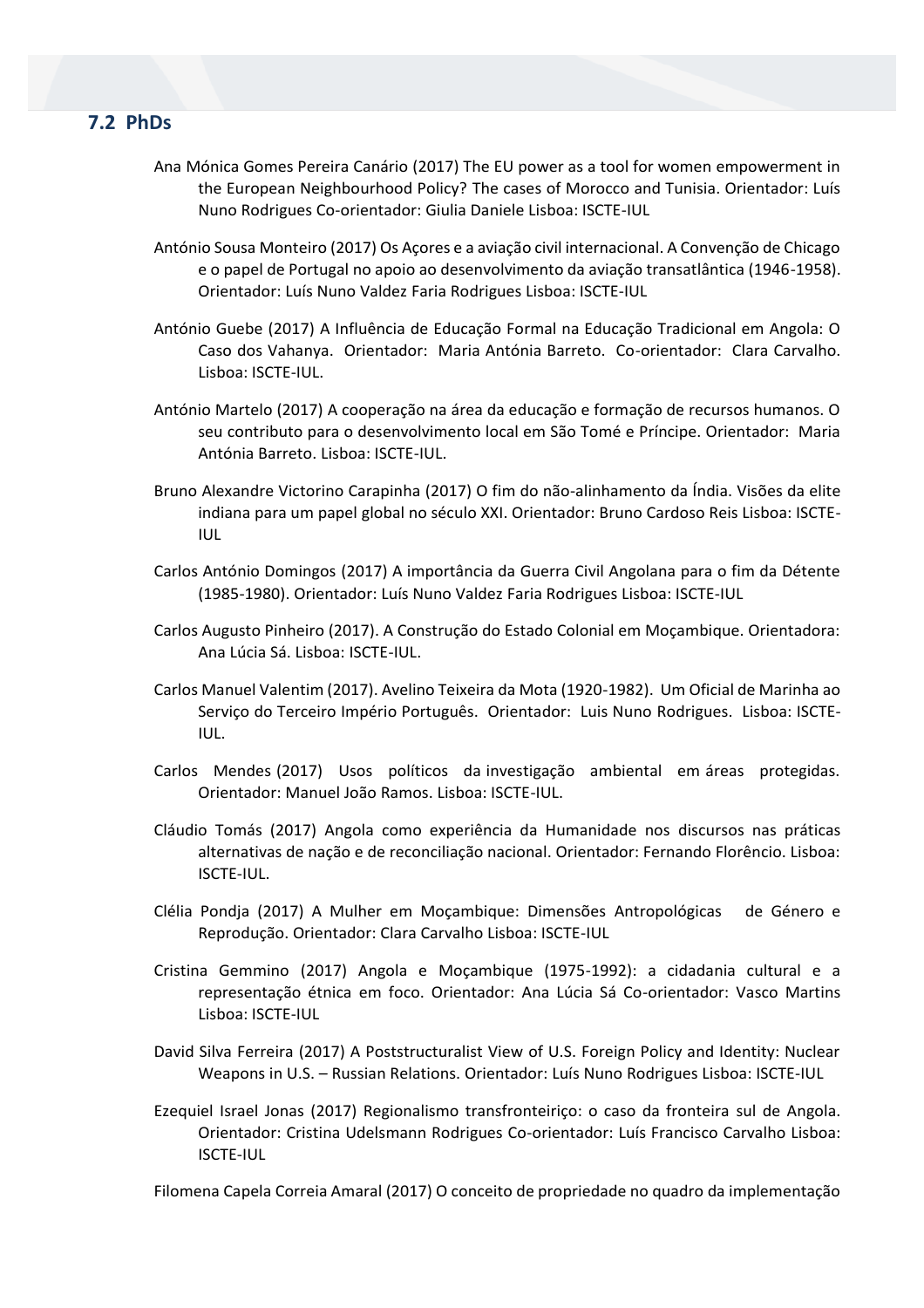de uma gestão sustentável da floresta congolesa. Orientador: Ana Lúcia Lopes de Sá Coorientador: Theodore Trefon Lisboa: ISCTE-IUL

- Francisco Cipriano Contreiras Ramos da Cruz (2017) O Islão em Angola. Orientador: Luís Manuel Brás Bernardino Lisboa: ISCTE-IUL
- Hélder Amílcar Daniel Jauana (2017) A participação e a abstenção nas eleições presidenciais e legislativas em Moçambique: 1994-2014. Orientador: André Freire Co-orientador: Eduardo Costa Dias Lisboa: ISCTE-IUL
- Inês Marques Casais (2016) The Legitimacy of the Common Security and Defense Policy of the European Union – EU Security and Defense Missions in Perspective. Orientador: Tobias Schumacher Co-orientador: Luís Nuno Rodrigues. Lisboa: ISCTE-IUL.
- Irene Maria Lousada Banze (2017) Educação colonial em Moçambique: o caso das missões no sul da Província. Orientador: Clara Carvalho Co-orientador: Fernando Florêncio Lisboa: ISCTE-IUL
- Joaquim António Fernandes Lima (2017) O impacto dos sistemas financeiro formal e informal no processo de desenvolvimento socioeconómico de Cabo Verde no período pósindependência. Orientador: Sérgio Lagoa Co-orientador: Ana Catarina Larcher Lisboa: ISCTE-IUL
- Joana Pontes (2017) Sinais de vida cartas da guerra colonial portuguesa 1961-1974. Orientador: Luís Nuno Rodrigues. Co-orientador: Professora Doutora Rita Marquilhas, (CLUL). Lisboa: ISCTE-IUL.
- Joana Vasconcelos (2017) Iluminando uma dupla invisibilidade: como raparigas e jovens mulheres tentam superar os problemas que afectam os jovens em Bissau (Guiné-Bissau). Um estudo de caso. Orientador: Lorenzo I. Bordonaro. Lisboa: ISCTE-IUL.
- José Miguel Granadeiro e Falcão de Carvalho Cerqueira. (2017) Relações Portugal-Malawi. Orientador: Luís Nuno Valdez Faria Rodrigues Lisboa: ISCTE-IUL
- Ka Ian Lam (2017) 'Graças a Deus, não nos faltam as coisas mais importantes': Food, Foodways and Foodscape of a West African Creole Society. Orientador: Ana Catarina Larcher das Neves Santos Carvalho Lisboa: ISCTE-IUL
- Kelly Viana Santos do Casal Ramos (2017) Diáspora, investimento e empreendedorismo: o caso do Brasil. Orientador: Filipe Vasconcelos Romão Lisboa: ISCTE-IUL
- Keluna Marciana Sitoe (2017) As relações político-diplomáticas entre Portugal e Moçambique (1975-1986). Orientador: Luís Nuno Valdez Faria Rodrigues Lisboa: ISCTE-IUL
- Laura Antonini (2016) Mulheres griotte da Guiné-Bissau. Mães, artistas e genealogistas. Orientadora: Ana Lúcia Sá. Lisboa: ISCTE-IUL.
- Leonardo Tuyenikumwe Pedro (2017) Angola no contexto da SADC cooperação no quadro da Defesa e Segurança de Angola – Namíbia (1990-2015). Orientador: Luís Nuno Valdez Faria Rodrigues Co-orientador: Luís Manuel Brás Bernardino Lisboa: ISCTE-IUL
- Lúcia Maria Teixeira Lopes do Rêgo Bayan (2017) Linguagens de poder, cadeias iniciáticas, identidade e coesão social na sociedade Felupe (Guiné-Bissau)". Orientador: Eduardo Costa Dias Lisboa: ISCTE-IUL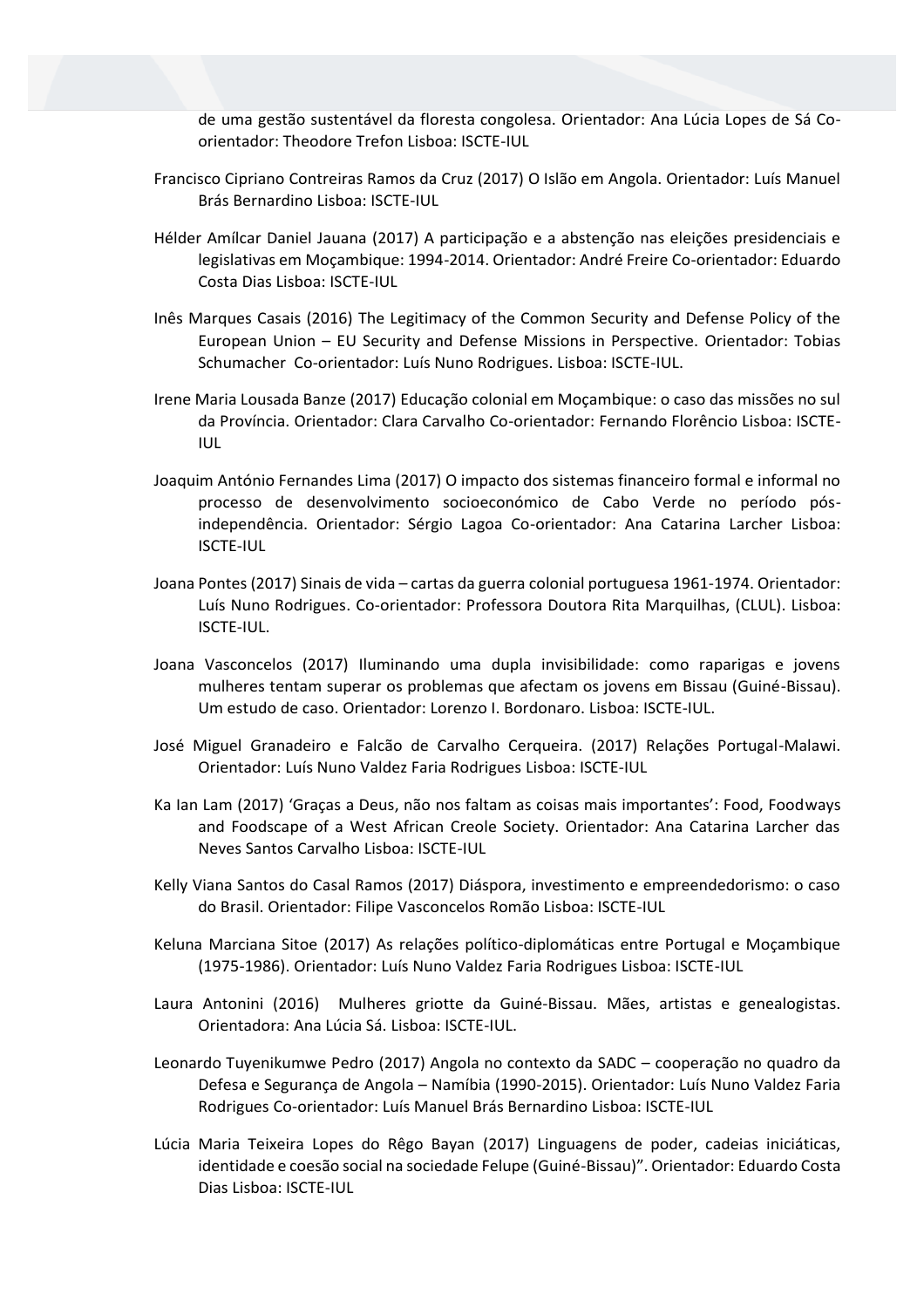- Magdalena Anna Bialoborska (2017) Origens e transformações de géneros musicais santomenses entre 1900 e 2000. Orientador: Gerhard Seibert Co-orientador: Josep Marti Perez Lisboa: ISCTE-IUL
- Manuel Artur Correia Alves da Costa (2017) Ciberestratégia militar: proposta de um novo modelo teórico. Orientador: Nuno Correia Barrento de Lemos Pires Lisboa: ISCTE-IUL
- Marco Paulo Fortunato Arrifes (2017) As Campanhas de Pacificação no Sul e Centro de Angola (1885-1914 e a Teoria Geral do Comando Holístico da Guerra. Orientador: Nuno Correia Barrento de Lemos Pires Lisboa: ISCTE-IUL
- Maria Eunice Furtado Moreno (2017) A participação da mulher na política local em Cabo Verde: os desafios familiares, sociais, culturais e políticos (1990-2016). Orientador: Ana Cristina Rodrigues do Espírito Santo Co-orientador: Ana Lúcia Sá Lisboa: ISCTE-IUL
- Mojana Vargas Correia da Silva (2017) Cooperação educacional e busca por prestígio na política externa do Brasil para os PALOP (2000-2010). Orientador: Maria Antónia Barreto Lisboa: ISCTE-IUL
- Nadia Margarida Armando Julio (2017) Resiliência no Sistema de Produção Agrícola e suas Implicações Sociais; O caso do regadio de Chókwè. Orientador: Ana Catarina Larcher das Neves Santos Carvalho Co-orientador: Ulrich Schiefer Lisboa: ISCTE-IUL
- Olga Maria Oliveira Duarte (2017) Propaganda Americana, Regime Salazarista e Diplomacia Pública: A "United States Information Agency" (USIA) em Portugal durante a Guerra Fria. Orientador: Luís Nuno Valdez Faria Rodrigues Lisboa: ISCTE-IUL
- Paula Cristina Louro Morgado (2017) A saúde reprodutiva, materno infantil das mulheres migrantes em Niamey. Trajetórias económicas e decisões terapêuticas. Orientador: Clara Carvalho Lisboa: ISCTE-IUL
- Paulo Jorge Quiteque Inglês (2016) Reconfiguração social em Angola: ordem local e quotidiano pós-conflito. Orientador: Franz-Wilhelm Heimer. Lisboa: ISCTE-IUL.
- Pedro Ferreira Viegas (2017) O papel das ONG's na Gestão de Crises da União Europeia Qual a relação entre as ONG e a gestão de crises da União Europeia. Orientador: Nuno Correia Barrento de Lemos Pires Lisboa: ISCTE-IUL
- Pedro Eugando (2016) O Programa de investimento público em Educação no Kwanza Sul e o seu impacte na qualidade do sistema educativo da região. Orientador: Maria Antónia Barreto. Lisboa: ISCTE-IUL.
- Raul Luis de Morais Lima Ferreira da Cunha (2017) A Independência do Kosovo Análise da Coerência e Legitimidade no âmbito das Relações Internacionais. Orientador: Nuno Correia Barrento de Lemos Pires Lisboa: ISCTE-IUL
- Rui André Lima Gonçalves da Silva Garrido (2017) A África Lusófona na escalada homofóbica do continente africano. Estudo comparativo de Angola, Cabo Verde e São Tomé e Príncipe. Orientador: Patrícia Vink Co-orientador: Ana Lúcia Sá. Lisboa: ISCTE-IUL
- Sakir Oruc (2017) Implications of Russian naval modernization and Russian Navy's activities after 2010 on Turkey's Security. Orientador: Nuno Correia Barrento de Lemos Pires Lisboa: ISCTE-IUL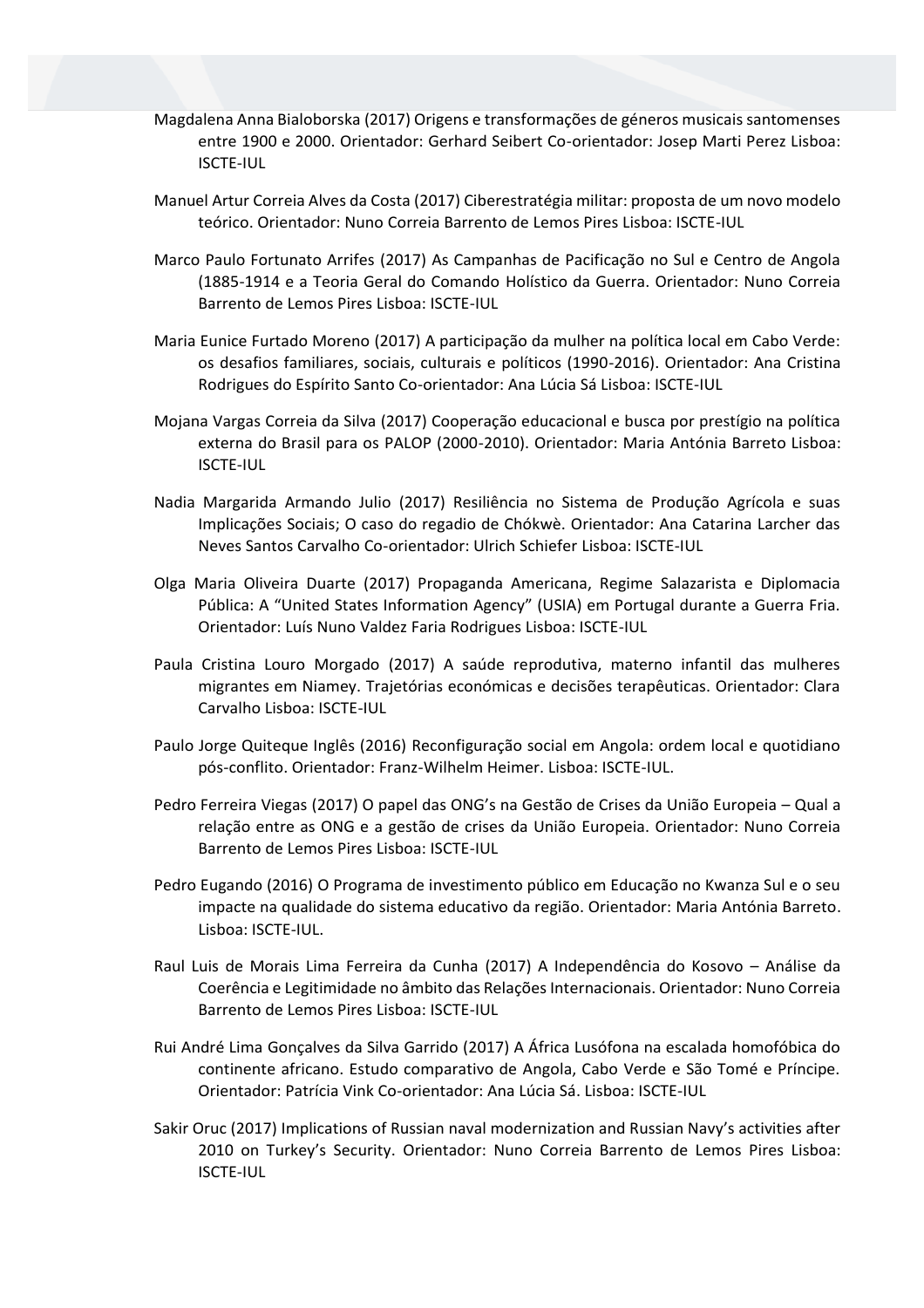- Salomão Arão Chipeco (2017) As Relações Político-Diplomáticas entre Portugal e Angola 1976– 1987. Orientador: Luís Nuno Valdez Faria Rodrigues Lisboa: ISCTE-IUL
- Toivo Evaristo Haipinge (2017) Comportamento eleitoral em Angola: análise histórico-geográfica das regiões angolanas adaptadas ao voto (1992-2017). Orientador: André Freire Coorientador: Ana Lúcia Lopes de Sá Lisboa: ISCTE-IUL
- Vanessa Luís Rei (2017) A Antártida no Espaço Geopolítico do Atlântico Sul. Orientador: Carlos Manuel Mendes Dias Co-orientador: Luís Nuno Rodrigues Lisboa: ISCTE-IUL
- Virginia Delisante Morató (2017) Migración e seguridade: una política común para quiém? Orientador: Filipe Vasconcelos Romão Co-orientador: Marcos Faria Ferreira Lisboa: ISCTE-IUL
- Vítor Alexandre Antunes Lourenço (2016) Estado, Autoridades Tradicionais e Processos Políticos no Gana Pós-Colonial: O caso da Região Asante. Orientador: José Fialho Feliciano. Lisboa: ISCTE-IUL.
- Volkan Öz (2017) Anti-Isis Western Foreign Fighters Fighting Fire with Fire. Orientador: Bruno César Santos Cardoso Reis Lisboa: ISCTE-IUL
- Yasin Yavuz (2017) Anti-Terrorism measures against ISIS like terrorist organizations and the effects on the International Relations. Orientador: Nuno Correia Barrento de Lemos Pires Lisboa: ISCTE-IUL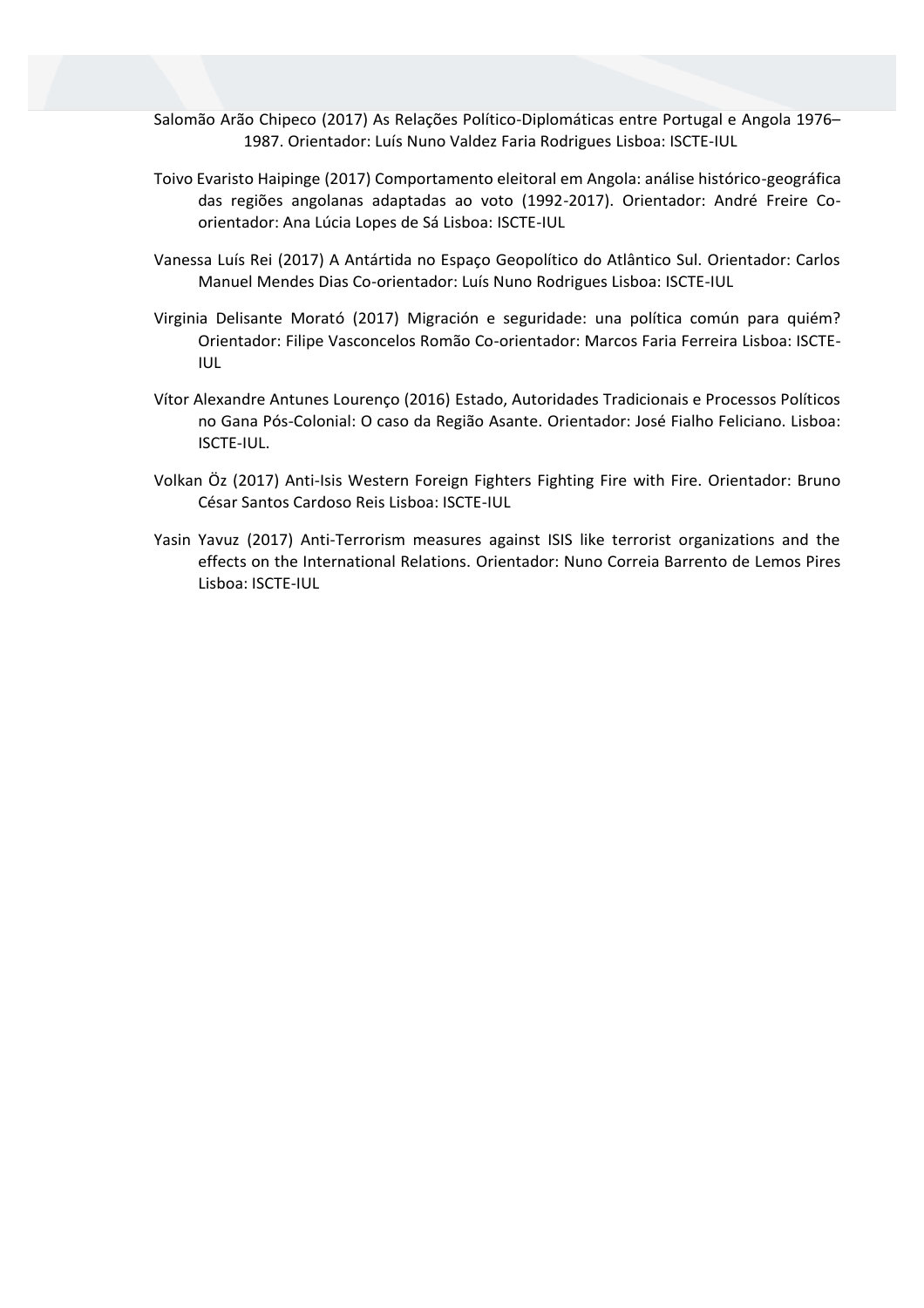# **7.3 Masters**

Concluídos:

- Andreia Filipa Rodrigues Ladeira (2017). 1976-1980: O realinhamento político-diplomático de Portugal com as Nações Unidas. Orientador: Luís Nuno Valdez Faria Rodrigues. Lisboa: ISCTE-IUL [concluída]
- António Manuel Resende Lima (2017). O método de Negociação por "conversações em Mesa Redonda" na Polónia e Hungria: uma Perspectiva comparada. Orientador: Ana Monica Fonseca. Lisboa: ISCTE-IUL [concluída]
- Artur Chinguli Venâncio Menezes (2017). Efeitos das medidas de política monetária em contexto de crises cambiais - o caso angolano. Orientador: Emanuel Cláudio Reis Carvalho Leão. Lisboa: ISCTE-IUL [concluída]
- Baoxian Feng (2017). Learn from Uber: A study of dynamic capability in chinese online pharmacy industry. Orientador: Nelson José dos Santos António. Lisboa: ISCTE-IUL [concluída]
- Beatriz Isabel Jardim Camacho (2017). Dos Objetivos de Desenvolvimento do Milénio aos Objetivos Desenvolvimento Sustentável - trajetórias, perceções e desafios nas ONGD portuguesas. Orientador: Luís Francisco dos Santos Gomes de Carvalho. Lisboa: ISCTE-IUL [concluída]
- Carla Isabel Serrão Presa Fernandes (2017). As Políticas e os Programas de Combate à Pobreza em Angola. Orientador: Ana Catarina Larcher das Neves Santos Carvalho. Lisboa: ISCTE-IUL [concluída]
- Chujun Huang (2017). The Study of the Relationship Between Brand Image and CSR Purchasing Behavior. Orientador: Nelson José dos Santos António. Lisboa: ISCTE-IUL [concluída]
- David Alexandre Pinto Martins Direito (2017). Relações de Portugal com a NATO entre 1974 e 1976. Orientador: Luís Nuno Valdez Faria Rodrigues. Lisboa: ISCTE-IUL [concluída]
- Diogo Portela Craveiro (2017). A Pátria do Futebol: a comunidade imaginada do Brasil no Mundial de Futebol de 2014. Orientador: Luís Nuno Valdez Faria Rodrigues Co-orientador: Marcelo Moriconi. Lisboa: ISCTE-IUL [concluída]
- Diusnara de Lassalett Mendes da Costa Paiva André Camutali (2017). Mercado de Capitais Angolano: Análise Comparativa com àfrica do Sul e Nigéria. Orientador: Emanuel Cláudio Reis Carvalho Leão. Lisboa: ISCTE-IUL [concluída]
- Élida Patrícia Semedo Silva (2017). Participação Política das Mulheres em Cabo-Verde Estudo de caso das eleições legislativas de 2016. Orientador: Ana Lúcia Sá. Lisboa: ISCTE-IUL [concluída]
- Elisangela Filomena Semedo Varela (2017). Educação para a Sustentabilidade Socio Ambiental em Cabo Verde: um contributo das escolas secundárias. Orientador: Maria Antónia Belchior Ferreira Barreto. Lisboa: ISCTE-IUL [concluída]
- Erikson Júlio Malomar (2017). Influência dA União Económica e Monetária da Àfrica Ocidental (UEMOA) nas Finaças Públicas da Guiné-Bissau. Orientador: Emanuel Cláudio Reis Carvalho Leão. Lisboa: ISCTE-IUL [concluída]
- Eszter Zaborszky (2017). Women's Participation in Parliament, The case of Rwanda. Orientador: Ana Lúcia Sá. Lisboa: ISCTE-IUL [concluída]
- Francisco Armando Bilima Té (2017). Políticas sobre o sistema educativo na Guiné-Bissau: numa perspectiva longitudinal: Ensino Básico e Secundário. Orientador: Maria Antónia Belchior Ferreira Barreto. Lisboa: ISCTE-IUL [concluída]

Francisco Miguel Santos Rocha Cardoso (2017). Brisa - Autoestradas de Portugal S.A: Internacionalização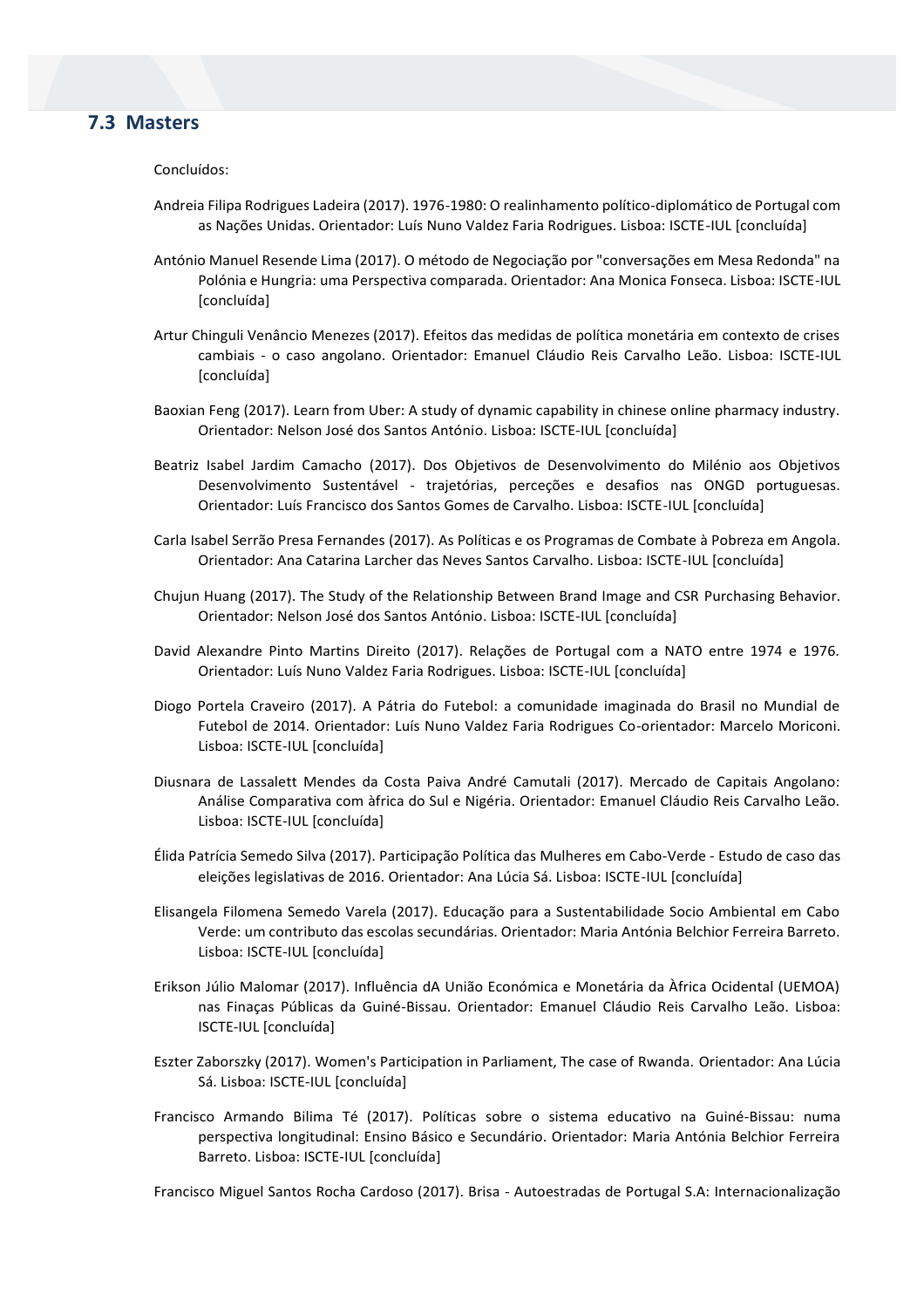como opção estratégica viável. Orientador: Emanuel Cláudio Reis Carvalho Leão. Lisboa: ISCTE-IUL [concluída]

- Hélder Emanuel Ferreira Gomes (2017). A CPLP após a entrada da Guiné-Equatorial. Orientador: Ana Lúcia Sá. Lisboa: ISCTE-IUL [concluída]
- Inês Moreira Cabral (2017). The UE as a Security Actor in The Golf of Guinea. Orientador: Luís Nuno Valdez Faria Rodrigues Co-orientador: Inês Marques Ribeiro. Lisboa: ISCTE-IUL [concluída]
- João Carlos Carneiro Viana (2017). As relações russo-azeris: A importância da teoria de Mackinder no sul do Cáucaso. Orientador: Filipe Luís de Vasconcelos Romão Co-orientador: Marcos Farias Ferreira. Lisboa: ISCTE-IUL [concluída]
- Jorge Aranda (2017). Diplomacia científica em Portugal: das boas práticas internacionais a um modelo nacional exequível. Orientador: Co-orientador:Cátia Miriam Costa. Lisboa: ISCTE-IUL [concluída]
- José Júlio Mocho Ceitil (2017). Sair da Guiné à Boleia do Futebol. Orientador: Ana Lúcia Sá. Lisboa: ISCTE-IUL [concluída]
- José Manuel dos Santos Carrascozinho Bonito Viegas (2017). Soberania e "guerras humanitárias" um desafio ao Realismo Ofensivo. Orientador: Luís Nuno Valdez Faria Rodrigues Co-orientador: Bruno César Santos Cardoso Reis. Lisboa: ISCTE-IUL [concluída]
- Kanako Shimada (2017). Desenvolvimento e Desafio de Relação Económica entre o Japão e África Estudo Caso nos países da CPLP. Orientador: Fernando Jorge de Castro Teixeira Cardoso. Lisboa: ISCTE-IUL [concluída]
- Kiyara Usta Selemane (2017). Emissão de obrigações privadas como uma alternativa ao financiamento bancário - Caso das empresas em Moçambique. Orientador: Emanuel Cláudio Reis Carvalho Leão. Lisboa: ISCTE-IUL [concluída]
- Loide Eveline Gonçalves Borges (2017). O contributo do Turismo Sustentável para o Desenvolvimento Comunitário da Cidade de Ribeira Grande de Santiago (antiga Cidade Velha). Orientador: Rogério Roque Amaro. Lisboa: ISCTE-IUL [concluída]
- Luís Miguel Martinho Costa Correia (2017). Recursos e Capacidades na Estratégia Organizacional. Orientador: Nelson José dos Santos António. Lisboa: ISCTE-IUL [concluída]
- Luis Sáez Jiménez (2017). El dilema de la seguridad de los estados débiles: Análisis realista de la política externa de la República Bolivariana de Venezuela bajo la presidencia de Hugo Chavez. Orientador: Filipe Luís de Vasconcelos Romão. Lisboa: ISCTE-IUL [concluída]
- Maria de Lurdes Vilela Ferreira (2017). Finanças Públicas e evolução das variáveis macroeconómicas no Brasil no período de 2005 a 2015. Orientador: Emanuel Cláudio Reis Carvalho Leão. Lisboa: ISCTE-IUL [concluída]
- Maria Inês Figueirinhas Pereira (2017). Desenvolvimento de Conhecimento na Induústria Farmacêutica Portuguesa: Estratégias e desempenhos no caso Bluepharma. Orientador: Co-orientador: Cátia Miriam Costa. Lisboa: ISCTE-IUL [concluída]
- Maria José Agues Cardoso (2017). Crédito mal parado eo sobre-endividamento das famílias em Cabo Verde. . Orientador: Emanuel Cláudio Reis Carvalho Leão. Lisboa: ISCTE-IUL [concluída]
- Maria Margarida Batalha Ribeiro (2017). Setor Bancário Português: Análise da Perceção de Qualidade, Equidade, Valor, Satisfação e Confiança da População Portuguesa. Orientador: Nelson José dos Santos António. Lisboa: ISCTE-IUL [concluída]
- Pâmella Maria Da Silva Mendonça (2017). As relações comerciais brasileiras: Portugal, um importante mercado?. Orientador: Ana Mónica Fonseca. Lisboa: ISCTE-IUL [concluída]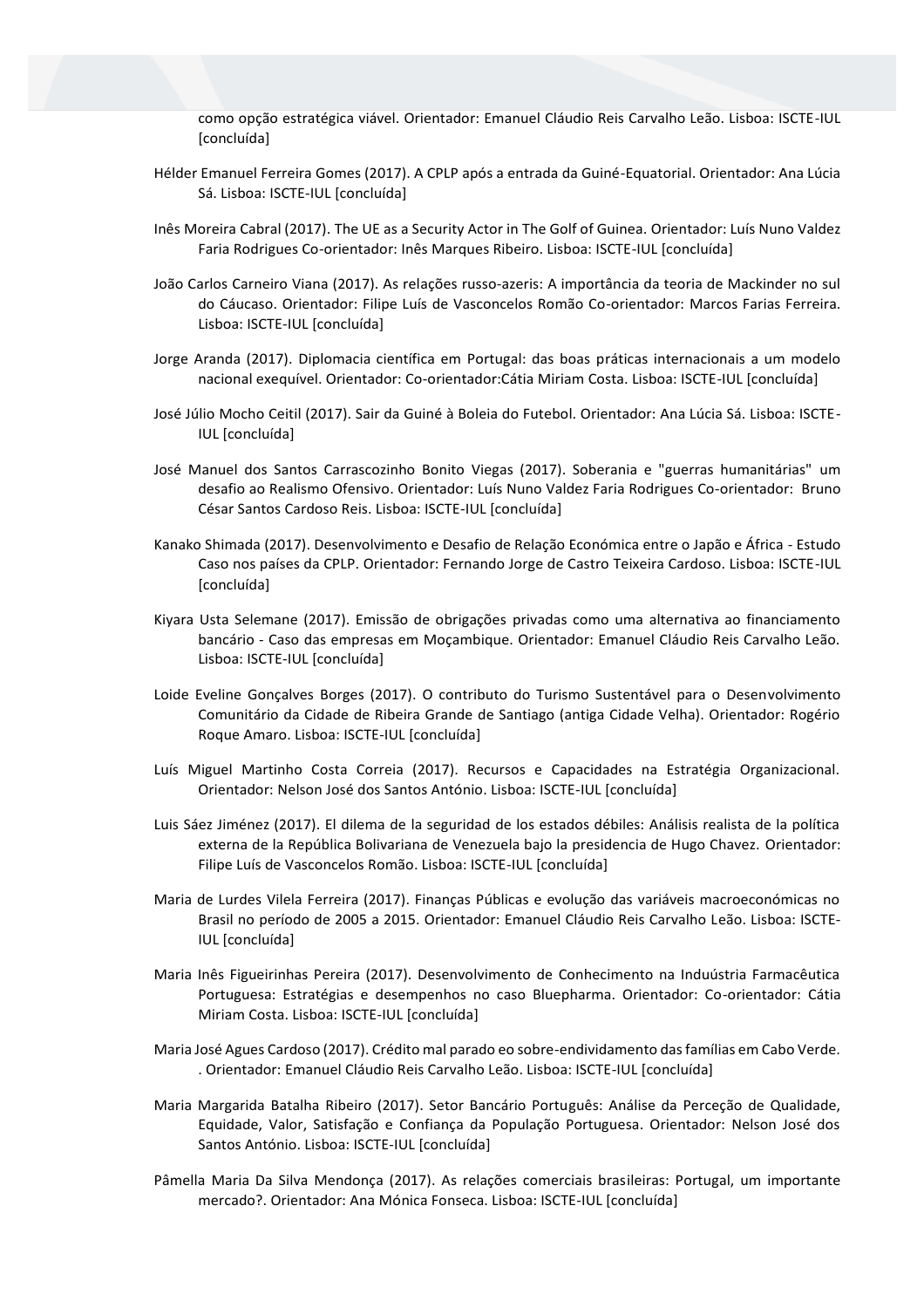- Rafael José Sanches Garcia (2017). Para um Turismo Solidário Urbano o caso da Lisbon Chill-Out Free-Walking Tour. Orientador: Rogério Roque Amaro. Lisboa: ISCTE-IUL [concluída]
- Rosa Ana Santos Rocha Pato (2017). A cultura dos dois lados do Atlântico. Um olhar sobre as relações culturais luso-brasileiras entre 1945 e 1953.. Orientador: Ana Mónica Fonseca. Lisboa: ISCTE-IUL [concluída]
- Rúben Filipe Borges Dias (2017). A Eficácia das Injeções Extraordinárias de Liquidez do BCE na Concessão de Crédito Bancário em Portugal. Orientador: Emanuel Cláudio Reis Carvalho Leão. Lisboa: ISCTE-IUL [concluída]
- Sara Jorge da Silva Vidal (2017). A participação politicas das Mulheres em Moçambique e na Tanzânia: um estudo comparado. Orientador: Ana Lúcia Sá. Lisboa: ISCTE-IUL [em curso]
- Tatiana da Costa Graça (2017). A Cooperação entre a União Europeia e a União Africana no domínio da Segurança: Análise das missões AFISMA e MISCA. Orientador: Ana Lúcia Sá Co-orientador: Inês Marques Ribeiro. Lisboa: ISCTE-IUL [concluída]
- Telma Inês Ferreira Figueiredo (2017). Humoristicamente correto: o uso da liberdade de expressão na produção humorística. Orientador: Manuel João Ramos. Lisboa: ISCTE-IUL [concluída]

#### Em curso:

- Adja Binto Sissé Camará (2017). As Organizações Sem Fins Lucrativos e a Educação não Formal. Orientador: Ana Catarina Larcher das Neves Santos Carvalho. Lisboa: ISCTE-IUL [em curso]
- Alexandre Albuquerque Mauricio (2017). Scottish Independence. Orientador: Riccardo Marchi. Lisboa: ISCTE-IUL [em curso]
- Alexandre Costa Nascimento (2017). Dinâmicas e características do uso da bicicleta em África. Orientador: Ulrich Schiefer. Lisboa: ISCTE-IUL [em curso]
- Ana Beatriz Cristina Batista (2017). O neoliberalismo e os desafios da social-democracia europeia: o percurso das transformações de 1980 a 2000. Orientador: Luís Francisco dos Santos Gomes de Carvalho. Lisboa: ISCTE-IUL [em curso]
- Ana Filipa Fontinha Rebelo (2017). De que maneira a entrada de Portugal na união europeia influenciou o mercado de trabalho? Orientador: Emanuel Cláudio Reis Carvalho Leão. Lisboa: ISCTE-IUL [em curso]
- Ana Filipa Martins Bento (2017). A estratégia de contraterrorismo europeia. Orientador: Luís Nuno Rodrigues Co-orientador: Nuno Correia Barrento de Lemos Pires. Lisboa: ISCTE-IUL [em curso]
- Ana Raquel Mendes Rodrigues (2017). Igualdade de Género: Um caso de estudo sobre Mulheres Africanas e Afrodescendentes em Portugal. Orientador: Ana Esteves. Lisboa: ISCTE-IUL [em curso]
- Ana Rita Cardoso Moura Rodrigues (2017). Este país não é para velhos. emprego e desemprego depois dos 45 anos. Orientador: Co-orientador: Rogério Roque Amaro. Lisboa: ISCTE-IUL [em curso]
- Ana Sofia Jorge Costa (2017). O Impacto da Divulgação dos Resultados dos Testes de Stress na Economia Caso Americano e Europeu. Orientador: Emanuel Cláudio Reis Carvalho Leão. Lisboa: ISCTE-IUL [em curso]
- Anaís Joana Hernández Valencia (2017). Processes of Migration and Integration of Venezuelan émigrés in Portugal. Orientador: Riccardo Marchi. Lisboa: ISCTE-IUL [em curso]
- Andreia Filipa Geraldes Neves (2017). As relações entre os EUA e a união Europeia após o 11 de setembro de 2001. Orientador: Luís Nuno Valdez Faria Rodrigues. Lisboa: ISCTE-IUL [em curso]

Andreia Sousa Silva (2017). Cooperação América: o papel da China, dos EUA e da Europa. Orientador: Co-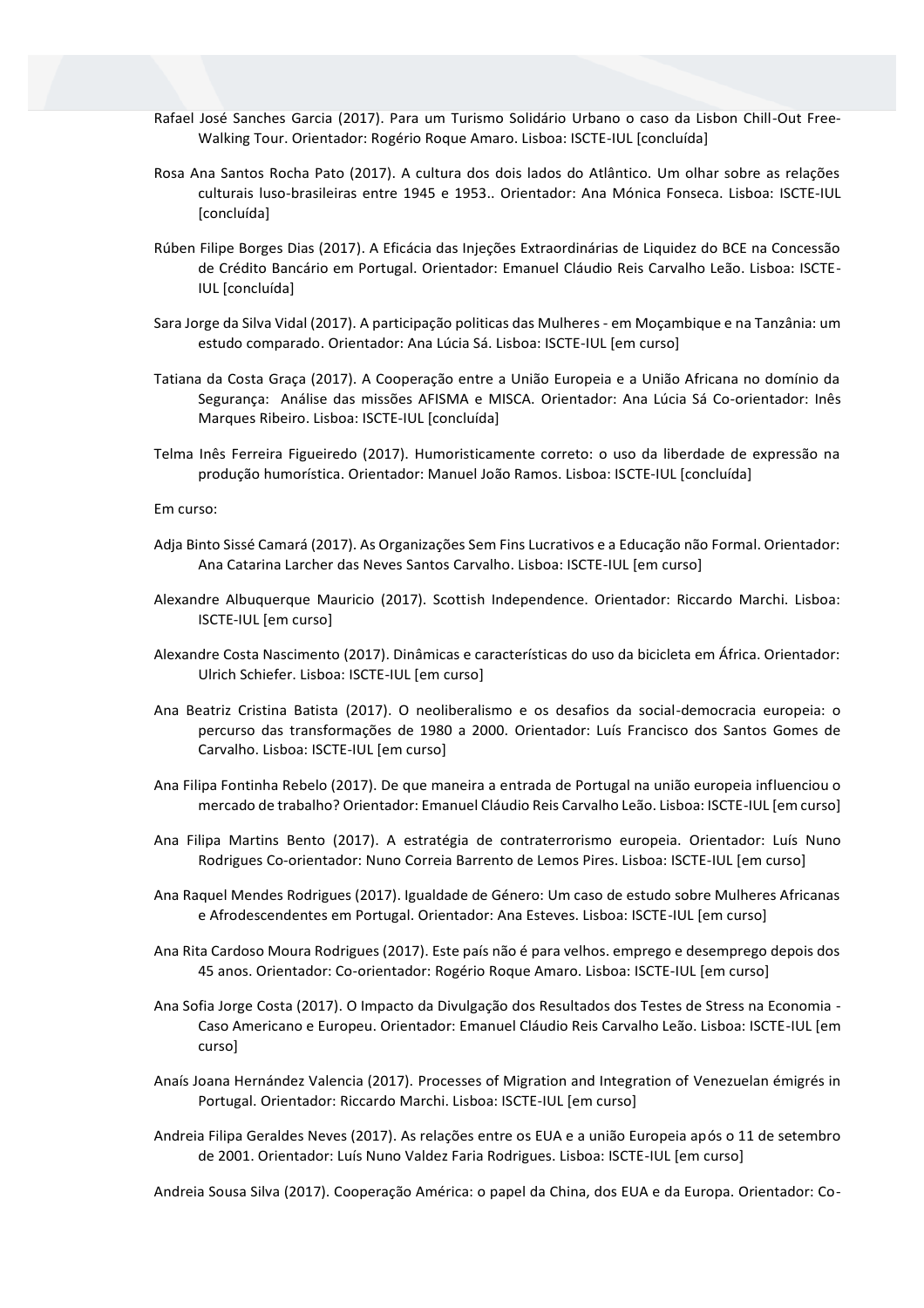orientador: Cátia Miriam Costa. Lisboa: ISCTE-IUL [em curso]

- Antonica Moreira Maria (2017). A solidariedade social territorial no processo de (re)construção da cidadania no quadro do desenvolvimento local - o exemplo do refood de telheiras como estudo de caso. Orientador: Rogério Roque Amaro. Lisboa: ISCTE-IUL [em curso]
- Beatriz Fernandes Martins (2017). The impact of China's integration in the global economy: Chinese Special Economic Zones in Africa. Orientador: Nelson José dos Santos António. Lisboa: ISCTE-IUL [em curso]
- Carolina Martins Ganchas dos Santos (2017). A União Europeia como Ator de Desenvolvimento. Orientador: Filipe Luís de Vasconcelos Romão Co-orientador: Inês Marques Ribeiro. Lisboa: ISCTE-IUL [em curso]
- Cátia Esteves Borrego (2017). O papel dos "media" na defesa dos direitos humanos: o caso das crianças talibés. Orientador: Clara Carvalho. Lisboa: ISCTE-IUL [em curso]
- Cláudia Cruz da Silva Évora (2017). Há alguma diferencia entre canais públicos e privados, no que toca a audiências, quando noticiam atos terroristas? Orientador: Bruno César Santos Cardoso Reis. Lisboa: ISCTE-IUL [em curso]
- Duarte Luís Franco Silva Teles (2017). Austrian Business cycle: An empirical view. Orientador: Luís Francisco dos Santos Gomes de Carvalho. Lisboa: ISCTE-IUL [em curso]
- Eustáquio Alves dos Santos (2017). Origem e Expansão do Ensino Superior Moçambicano. Orientador: Maria Antónia Belchior Ferreira Barreto. Lisboa: ISCTE-IUL [em curso]
- Fernando Manuel Cristóvão Rodrigues (2017). Cáritas de Setúbal contributos para cidadania. Orientador: Rogério Roque Amaro. Lisboa: ISCTE-IUL [em curso]
- Filipe Melo Silva (2017). A Influência da Política Monetária do BCE no Crescimento Económico e no Investimento Privado em Portugal. Orientador: Emanuel Cláudio Reis Carvalho Leão. Lisboa: ISCTE-IUL [em curso]
- Gabriel de Castro Moreira e Silva (2017). How ECA type of finance is fostering international companies cooperation in Sub-Saharan Africa. Orientador: Márcio Alves Amaral Baptista. Lisboa: ISCTE-IUL [em curso]
- Gracieth Vumbi de Almeida (2017). Comunidade Piloto Froça de Vontade: Iniciativa de Combate à Pobreza no Município de Viana Bairro Zango 4. Orientador: Clara Carvalho. Lisboa: ISCTE-IUL [em curso]
- Ilker Taskiran (2017). What is the impact of youth bulge on the North Africa. Orientador: Giulia Daniele Coorientador: Luís Nuno Valdez Faria Rodrigues. Lisboa: ISCTE-IUL [em curso]
- Inês Filipa Anacleto Pião (2017). Movimentos Sociais e Ativismo Políticos na Guiné-Bissau. Orientador: Ana Lúcia Sá. Lisboa: ISCTE-IUL [em curso]
- Inês Isabel Pereira Chaíça (2017). Cobertura Mediática em Portugal das eleições Presidenciais francesas de 2017. Orientador: Co-orientador: Luís Nuno Valdez Faria Rodrigues. Lisboa: ISCTE-IUL [em curso]
- Joana Cristina Jácome Ricardo (2017). A Guerra da Argélia na Perspetiva da Imprensa Portuguesa. Orientador: Ana Mónica Fonseca. Lisboa: ISCTE-IUL [em curso]
- Joana Inês Carrilho da Silva (2017). Os impactos do Desenvolvimento Local. Orientador: Rogério Roque Amaro. Lisboa: ISCTE-IUL [em curso]
- Joana Luís Lopes de Almeida Sande (2017). Escala de Avaliação para Migrantes à Luz do Desenvolvimento. Orientador: Rogério Roque Amaro. Lisboa: ISCTE-IUL [em curso]
- João Diogo Cabaça Maltez (2017). Alianças Estratégicas enquanto Capacidades Dinâmicas das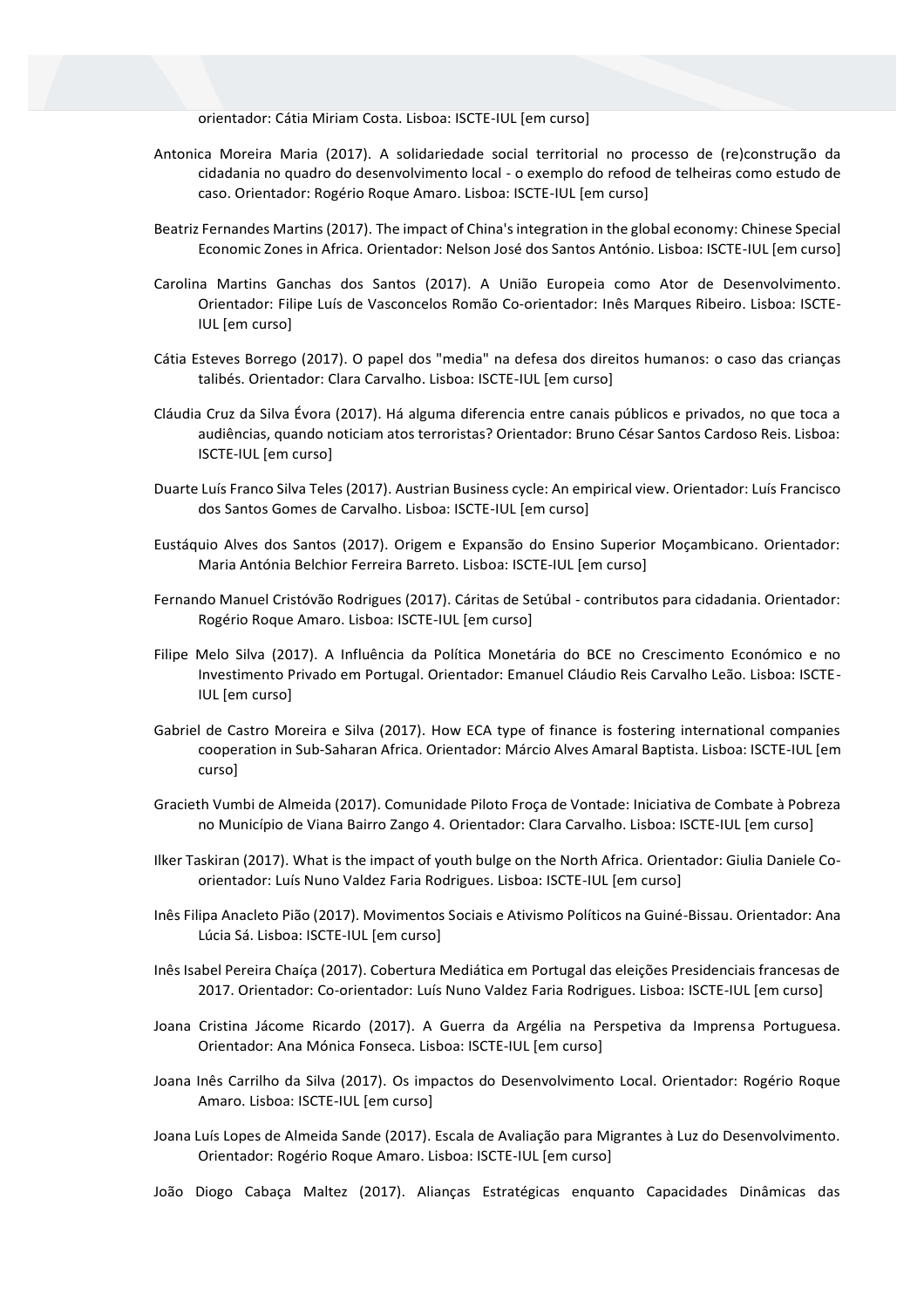Organizações. Orientador: Nelson José dos Santos António. Lisboa: ISCTE-IUL [em curso]

- João Miguel Fernandes (2017). Estado Islâmico e o recrutamento pelas redes sociais. Co-orientador: Nuno Correia Barrento de Lemos Pires. Lisboa: ISCTE-IUL [em curso]
- José Manuel Cunha Andrade (2017). a fala dos músicos: uma etnografia da Crise numa orquestra sinfónica. Orientador: António Fernando Gomes Medeiros. Lisboa: ISCTE-IUL [em curso]
- Katarina Milosevic (2017). Representation of narcoculture in Colombian media: Alias JJ. Orientador: Marcelo Moriconi. Lisboa: ISCTE-IUL [em curso]
- Kenia Caroline Vieira da Silva Cuna (2017). O pensamento mágico e o relacionamento com os espíritos em sociedades agrárias africanas: uma questão de ordem e desordem social. Orientador: Ulrich Schiefer. Lisboa: ISCTE-IUL [em curso]
- Lara dos Santos Amoroso (2017). A Política Monetária não Convencional do BCE. Orientador: Emanuel Cláudio Reis Carvalho Leão. Lisboa: ISCTE-IUL [em curso]
- Lígia Maria Olmo Pimenta (2017). Relações ONU União Africana: questões securitárias. Orientador: Pedro Seabra. Lisboa: ISCTE-IUL [em curso]
- Madalena de Oliveira Marçal (2017). O papel da comunicação no regulador: o caso do Tribunal de contas. Co-orientador: Cátia Miriam Costa. Lisboa: ISCTE-IUL [em curso]
- Maria Isabel de Sousa Uva da Cunha Passo (2017). A União Europeia como ator no Mediterrâneo: a operação EUNAVFORMED/Sophia. Orientador: Luís Nuno Valdez Faria Rodrigues Co-orientador: Inês Marques Ribeiro. Lisboa: ISCTE-IUL [em curso]
- Maria Natália Nunes Coiteiro (2017). Os EUA na Assembleia Nacional 1944/51. Orientador: Luís Nuno Valdez Faria Rodrigues. Lisboa: ISCTE-IUL [em curso]
- Maria Sofia David Santos (2017). A evolução das políticas da igualdade de género no âmbito da UE. Orientador: Luís Nuno Valdez Faria Rodrigues Co-orientador: Inês Marques Ribeiro. Lisboa: ISCTE-IUL [em curso]
- Maria Teresa Morgado Petrini (2017). Narrativas, Identidade e Património entre a Comunidade Levantina de Izmir. Orientador: António Fernando Gomes Medeiros. Lisboa: ISCTE-IUL [em curso]
- Marta Marinho Dias Cardoso (2017). O conflito na Síria e a resposta humanitária no Líbano. Orientador: Bruno César Santos Cardoso Reis. Lisboa: ISCTE-IUL [em curso]
- Marta Silva Batista (2017). Atentados Terroristas e os mercados Financeiros. Orientador: Emanuel Cláudio Reis Carvalho Leão. Lisboa: ISCTE-IUL [em curso]
- Miguel Maria Cardoso Branco (2017). Guerra Civil na Síria Crise dos Refugiados. Orientador: Bruno César Santos Cardoso Reis. Lisboa: ISCTE-IUL [em curso]
- Nadja Soraya Augusto de Sousa Godinho (2017). Ministras no pós-guerra em Angola. Um estudo sobre representação política das mulheres. Orientador: Ana Lúcia Sá Co-orientador: Cláudia Generoso de Almeida. Lisboa: ISCTE-IUL [em curso]
- Nagy Nora Zsuzsa (2017). Colombian Conflict during the 80's. Orientador: Filipe Luís de Vasconcelos Romão. Lisboa: ISCTE-IUL [em curso]
- Pedro Miguel Fontoura Aires (2017). O que é a revolução cubana? Orientador: Luís António Fretes Carreras. Lisboa: ISCTE-IUL [em curso]
- Raquel Valente dos Santos (2017). Maria de Lourdes Pintasilgo na Unesco (1975-1981). Orientador: Luís Nuno Valdez Faria Rodrigues. Lisboa: ISCTE-IUL [em curso]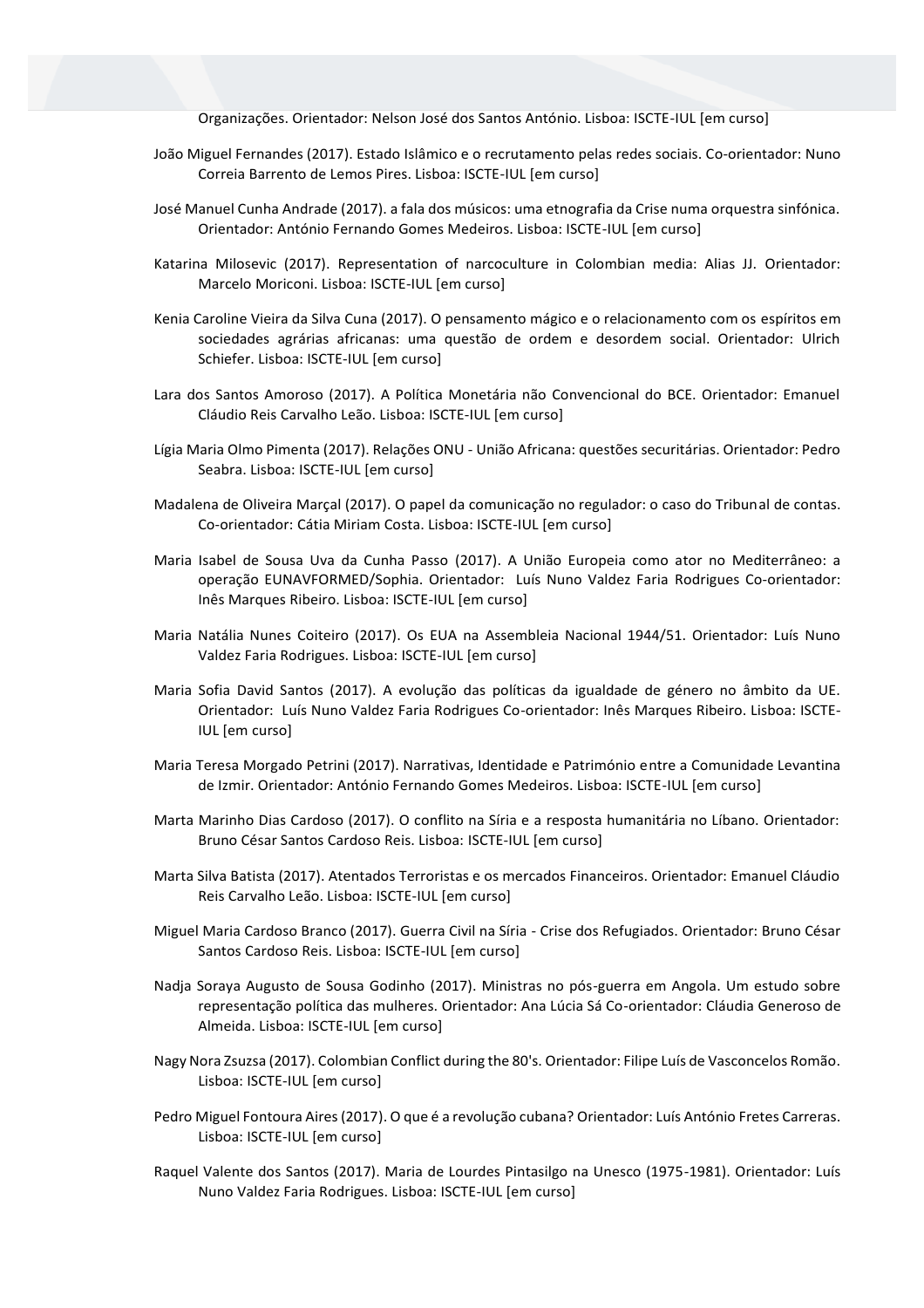- Ratmir Flávio Cuna (2017). Problemas de comunicação de sociedades de conhecimento e sociedades agrárias africanas: Estudo de caso de Moçambique. Orientador: Ulrich Schiefer. Lisboa: ISCTE-IUL [em curso]
- Rodrigo Alexandre Carneiro Morais (2017). Media Portugueses e Islão. Orientador: Luís Nuno Valdez Faria Rodrigues. Lisboa: ISCTE-IUL [em curso]
- Rodrigo Grilo da Silva Salvador (2017). Gestão da Qualidade Total vs ISO 9000: A Evolução da ISO. Orientador: Nelson José dos Santos António. Lisboa: ISCTE-IUL [em curso]
- Rui Gabriel Fachadas Martinho (2017). Impasse entre Ancara e Bruxelas: os desafios no processo de adesão da Turquia à UE. Orientador: Bruno César Santos Cardoso Reis. Lisboa: ISCTE-IUL [em curso]
- Rui Miguel da Cunha Campos (2017). A ecologia no horizonte do projeto chinês de desenvolvimento nacional. Orientador: Nelson José dos Santos António. Lisboa: ISCTE-IUL [em curso]
- Ruth Esther Schwarz (2017). The Impact of Religion on political decision-making in the Israeli-Palestinian conflict. Orientador: Giulia Daniele. Lisboa: ISCTE-IUL [em curso]
- Samuel de Albuquerque Fonseca (2017). Política externa portuguesa e as relações UE-Rússia. Orientador: Ana Mónica Fonseca. Lisboa: ISCTE-IUL [em curso]
- Sílvia de Almeida Baptista (2017). Frascati approach implementation ina Health Service company: motoclinic case. Co-orientador: Cátia Miriam Costa. Lisboa: ISCTE-IUL [em curso]
- Sofia Marlene Costa Coelho (2017). Responsabilidade Social das Empresas em Portugal. Orientador: Emanuel Cláudio Reis Carvalho Leão. Lisboa: ISCTE-IUL [em curso]
- Susana Maria Teixeira Fernandes Cardoso Mota (2017). Obstacles Faced by unaccompanied minors reaching the EU. Orientador: Clara Carvalho. Lisboa: ISCTE-IUL [em curso]
- Victor Oliveira Santos (2017). O discurso político partidário na adesão de Portugal à CEE. Orientador: Ana Mónica Fonseca Co-orientador: Inês Marques Ribeiro. Lisboa: ISCTE-IUL [em curso]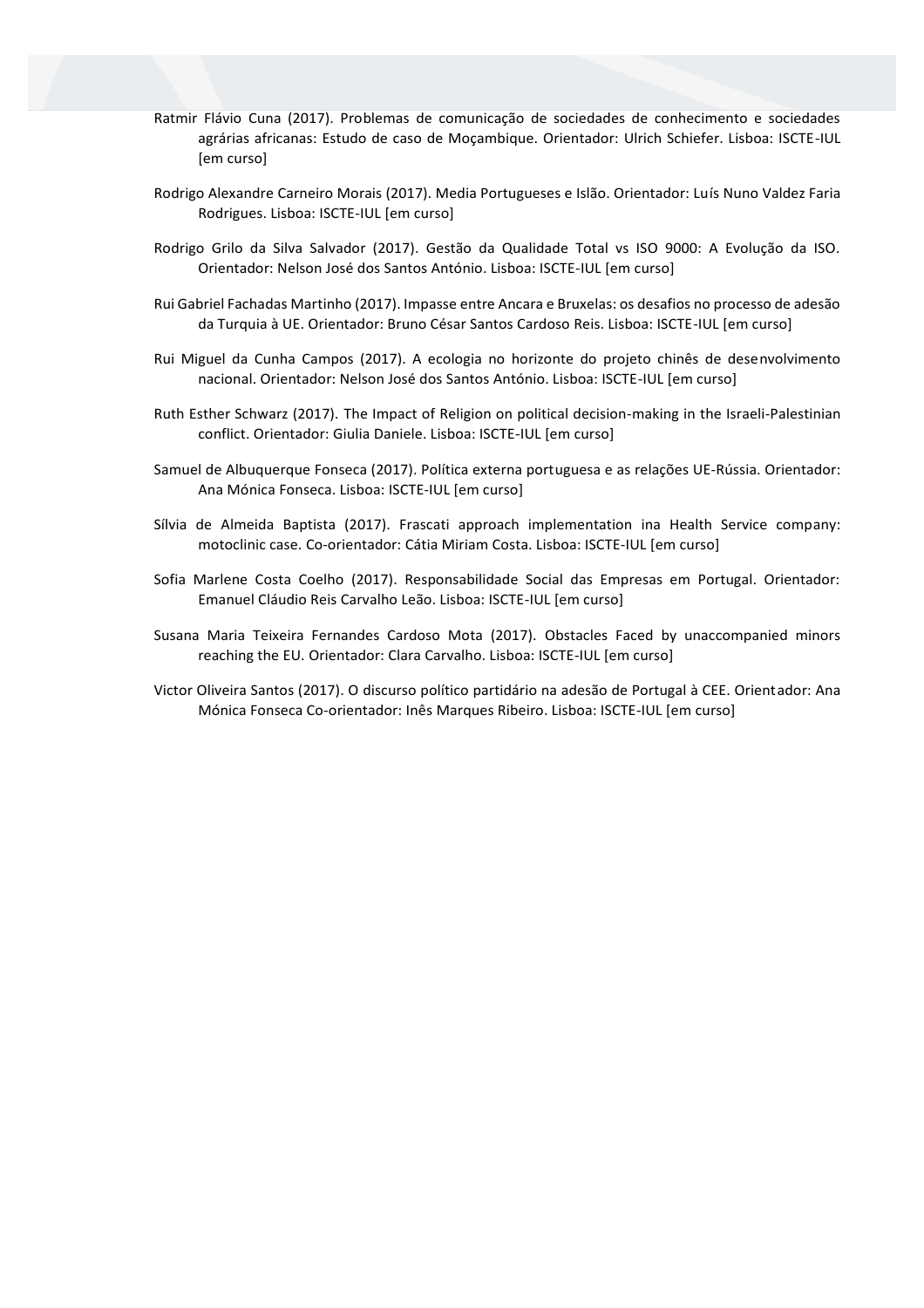# **7.4 Promotion of the Scientific Culture**

## **European Researcher's Night [September 29]**

- Quizz: "Quem quer ser um especialista na Europa?",
- Puzzle "Quantos Países Conheces?",
- Café Ciência "Religião e Violência no Islão Contemporâneo".

**SciCom PT [October 12-13]**: Annual Conference of the Science and Technology Communication Network in Portugal.

**Encontro Ciência 2017 [July 3-5]:** Meeting with Science And Technology In Portugal

- Communications:
	- o Filipe Nobre Faria: A Ciência Biopolítica e a Teoria Evolutiva das Relações Internacionais
	- o Timea Pal: As relações internacionais do investimento de Portugal com Angola, Brasil, China e Índia: Legados Coloniais, Risco Político e Investimento Directo Estrangeiro (IDE)
	- o Joana Roque de Pinho: Fotos di mudansa: Investigação colaborativa com agricultores do sul da Guiné-Bissau
- 2 Projects' demonstrations:
	- o AMITIE CODE (Capitalizing On Development)
	- o Programa Académico Multisectorial para o combate e prevenção ao Corte/Mutilação Genital Feminina (C/MGF)

## **ISCTE-IUL's Research Week:**

- Riccardo Marchi. Plenary Session: "Fronteiras, Mobilidade e Tecnologias de Controlo"
- Rui Tavares. Science Cafe "Refugiados em Portugal: Fixação, Circulação e Controlo"

**Blog Changing World**: Academic and multidisciplinar blog run by CEI-IUL. During 2017, we published around 500 posts with more than 30000 views.

**Open Day [November 16]:** CEI-IUL participated in the visit of the school "Colégio Internacional de Vilamoura" to the ISCTE-IUL's Research units.

# **7.5 Scientific Awards (papers, communications, competitions) given by entities**